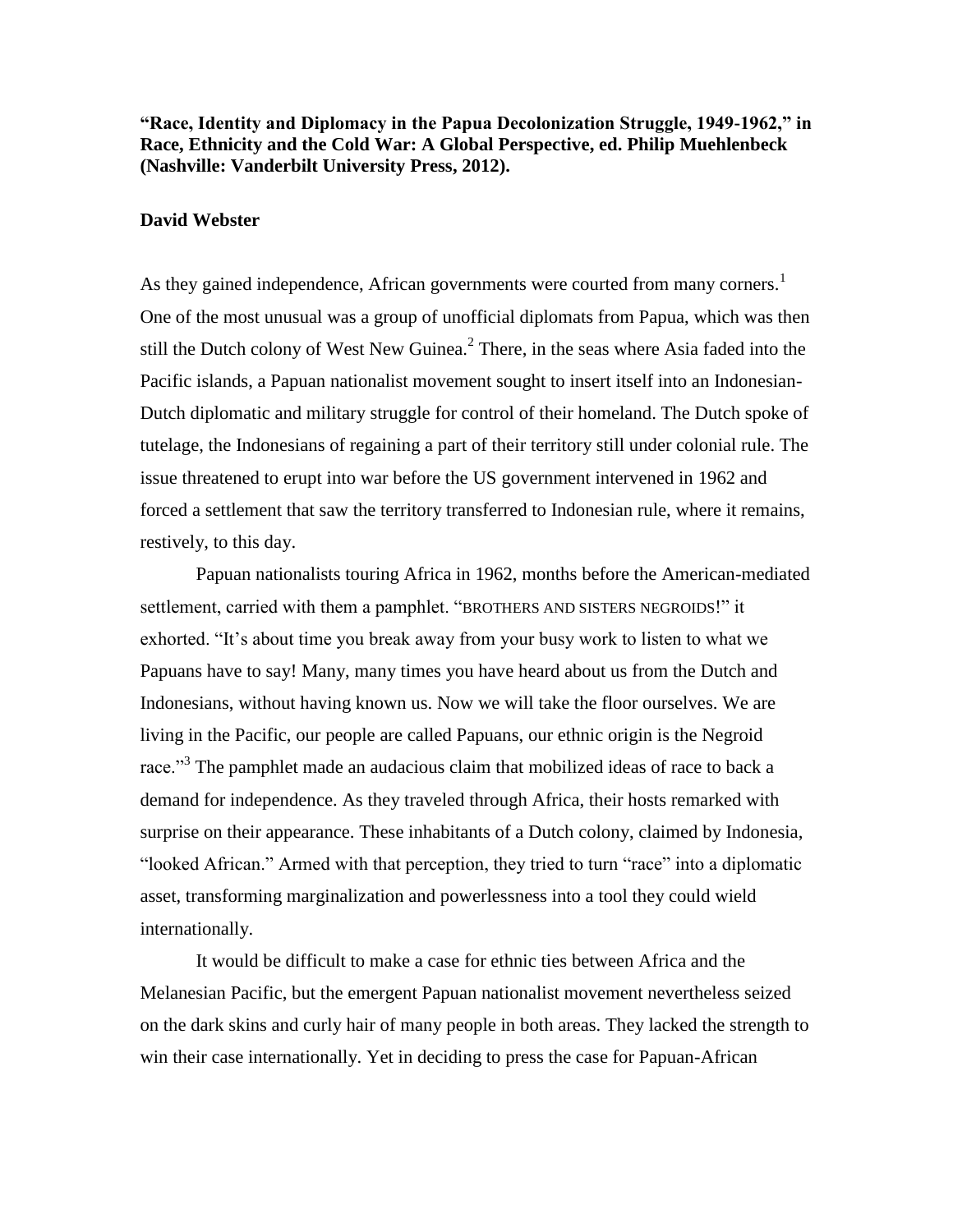commonality, they forged the identity that is still asserted in today's Papuan independence movement.

The case for the Papuans was not just one of diplomacy: it was an effort to convince the world that there was such a thing as a Papuan people. The claim was grounded in an assertion of racial difference between Papuans and Indonesians something made clear in the title of the Papuan nationalist pamphlet, *The Voice of the Negroids of the Pacific to the Negroids throughout the World*. The pamphlet's opening article, signed by nationalist leader Nicolaas Jouwe, conceded that the case could not be grounded in historical records, since the Papuans' ancestors were illiterate. Still, he wrote, "we Papuans know that we are an independent people and this is the time we want to fight before the international forum to remain ourselves. We do not want to be slaves anymore." Papuans were a distinct people who "differ[ed] from the Indonesians ethnologically not in the way the Indian differs from the Pakistani but like the people of Ghana in West Africa differ from the Chinese. . . . WE ARE PAPUANS AND WANT TO REMAIN PAPUANS!" Lest there be any mistaking its intent, *Voice of the Negroids* was copiously illustrated with photographs of Papuans. One depicted a Papuan teacher alongside Frédéric Guirma, Upper Volta's ambassador to the United Nations. "What is the ethnical difference between them?" the caption asked. $4$  Similarly, an appeal from the Papuan National Committee, the main vessel of Papuan nationalism, called on "all negroid peoples in the world" as "fellow tribesmen" to lend help.<sup>5</sup> Papuan nationalists continually stressed difference from Indonesia as foundational to their nation. "The Papuan people form a nation, which has the right to its territory and its national State, in the same way as the other peoples of the world," one public meeting resolved in a motion to UN Secretary-General U Thant. "The Papuans are not Indonesians."<sup>6</sup> Grounded in claims of difference and claims of international justice, the Papuan nationalist case looked to the United Nations for support. As a host of new African states joined the United Nations, they found hope in identification with Africa's decolonization wave and with Africans.

The period leading up to the publication of *The Voice of the Negroids* saw Papuans form an identity within the context of Dutch-Indonesian struggle, defining themselves along lines of "race." The idea that Papuans were a race apart from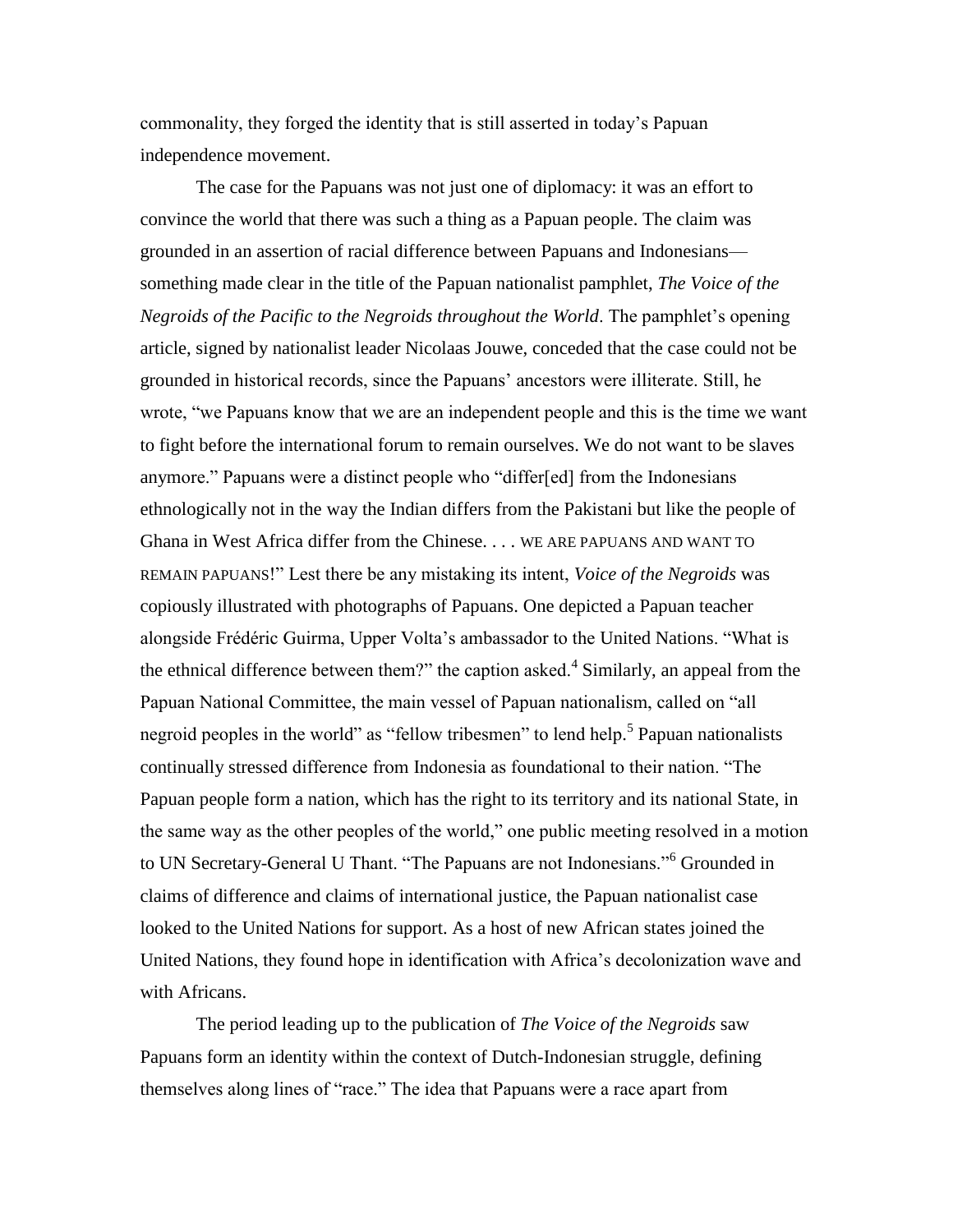Indonesians was very much a product of colonial administration and anthropology. Yet Papuan nationalists sought to reclaim and redeploy the idea that they were "black" for their own ends. This was partly to build a unifying sense of nation within Papua, but equally it had pragmatic diplomatic goals, as a strategy to build international support for Papuan independence. Diplomatic struggle drove identity formation. Papuan nonstate diplomats donned the hallowed pan-African mantle. This gave them a claim to the dignity of independence, and offered the prospect of overseas supporters able to lend weight to their claims for a separate future from the regional giant, Indonesia.

Yet it also left them victim to ideas of space and place implicit in Western minds. If they were black, that made them, to many in the West, primitive. A claim for independence was rendered into an argument against independence. Diplomatic thinking of the day "situate[d] black subjects and their geopolitical concerns as being elsewhere (on the margin, on the underside, outside the normal)," to cite Katherine McKittrick and Clyde Woods. Writing on the history of Papua's transfer from Dutch to Indonesian rule has similarly tended to exclude Papuan voices, even though "the situated knowledge of these communities and their contributions to real and imagined human geographies are significant political acts and expressions."<sup>7</sup> In other words, Papuans were subjects in their own history, even though most historical accounts have omitted them.

The new Papuan identity was constructed internationally, rather than by factors from within the territory. It is best understood as part of the Africa-centred global wave of decolonization in the early 1960s. Papuans, told they were "black," reclaimed and redeployed the imposed race category. Rejecting any notion that they were part of another country, or destined for years of "tutelage," they demanded equality with other peoples, framing this claim in internationally accepted terms as a demand for decolonization and self-determination. The decolonizing "wind of change" in Africa offered a window for parallel Papuan hopes for decolonization, but Cold War politics slammed that window shut. Although it failed in its bid for independence, the Papuan claim to be in a sense African became foundational to Papuan nationalism. Before it could make claims that linked Papua to Africa in the 1960s, however, Papuan nationalism had to form within more limited regional spaces.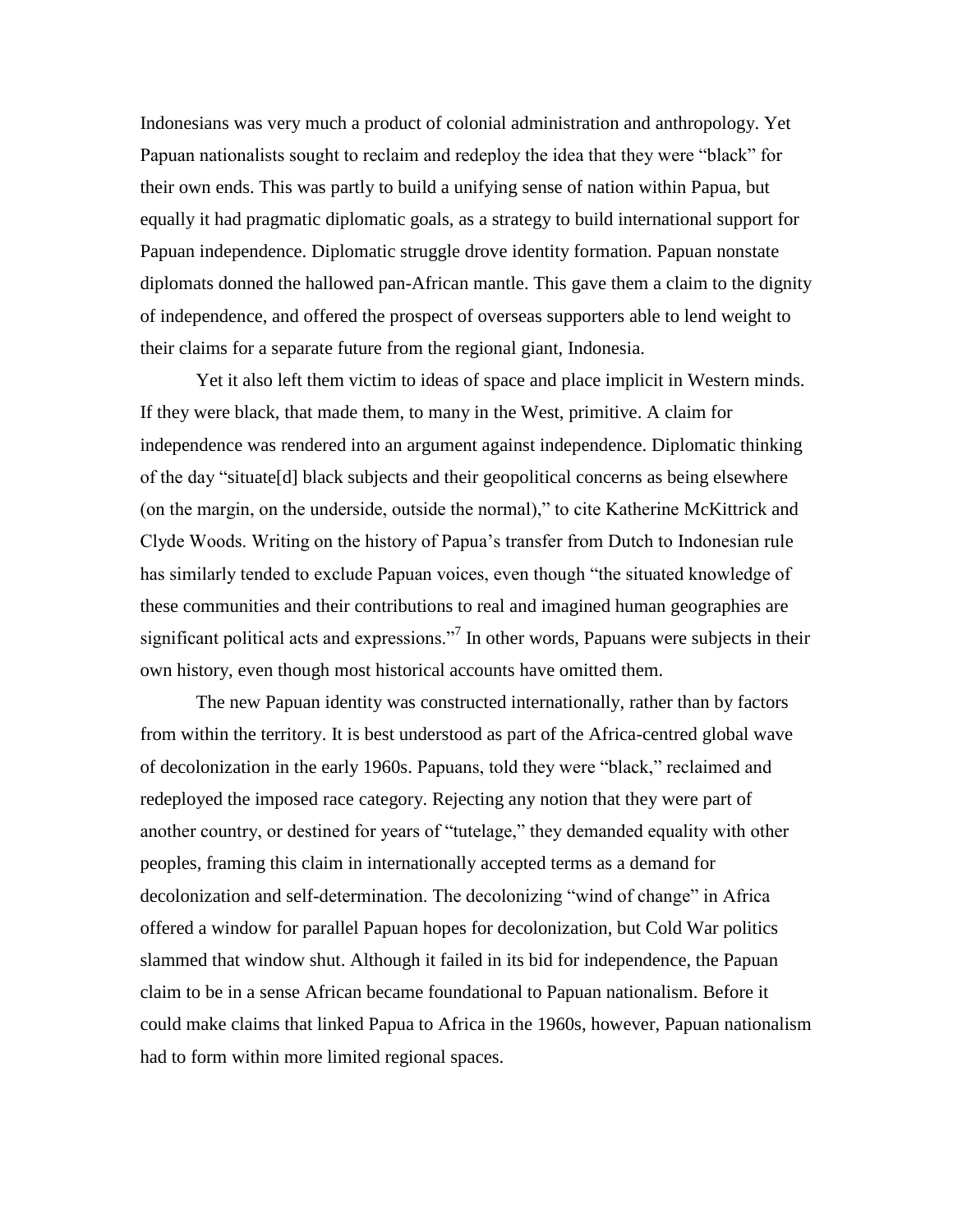### **Papua in Indonesian and Melanesian Contexts, 1945–1959**

Papuan identity emerged in the short period between the Indonesian independence declaration of 1945, and the Indonesian takeover of the 1960s. It was historically contingent—which does not make it less real or deeply held. International factors were key in identity formation. In 1944, Allied forces pushed the Japanese military out of New Guinea. General Douglas MacArthur established his base at what is now the Papuan provincial capital, Jayapura—then called Kampong Harapan, the village of hope. The arrival of African American soldiers made a major impression. Jouwe recalled the impression of these dark-skinned troops on local Papuans: "They saw how the Negroes, who were as black as we, were building roads, driving large army trucks, and were able to do all sorts of things as well as the Whites. They saw Black pilots, Black sailors, Blacks in beautiful uniforms with bottles of Coca-Cola. Of course they had no idea about racial discrimination in the USA. But what they saw opened their eyes. They had always been despised and treated as savages."<sup>8</sup> Another nationalist leader, E. J. Bonay, took away a similar impression of African American soldiers: "They worked and fought shoulder to shoulder with their white comrades. The Negro men flew fighter planes, commanded warships, fired artillery, and drove vehicles and so forth. . . . Seeing this, Papuans asked themselves why can the Negroes do these things and the Papuans not? Is not our skin color and hair the same?"<sup>9</sup>

Papuan elites had to contend with the fact of Indonesia's independence declaration, issued two days after the Japanese surrender. Was *merdeka* (freedom) to be realized in partnership with the new Republic of Indonesia, or in opposition to it? For Indonesian nationalists, there was no question: Papua was part of the Dutch East Indies, therefore part of Indonesia, and the proclamation settled the issue of self-determination once and for all. Dutch officials proposed an eventual independent Papua in union with the Netherlands. The proposal split the Papuan elite into two factions. Silas Papare emerged as the leader of those who rejected it, while Markus Kaisiepo, Nicolaas Jouwe, and others accepted it.<sup>10</sup> The idea of separating Papua from Indonesia went back to the 1930s, with some Dutch groups seeing it as a new tropical Holland to be carved out of the wilderness. These groups included fascists who sought a "white New Guinea."<sup>11</sup> In this vision, Papuans were invisible, part of nature. Colonial race scholarship rendered them as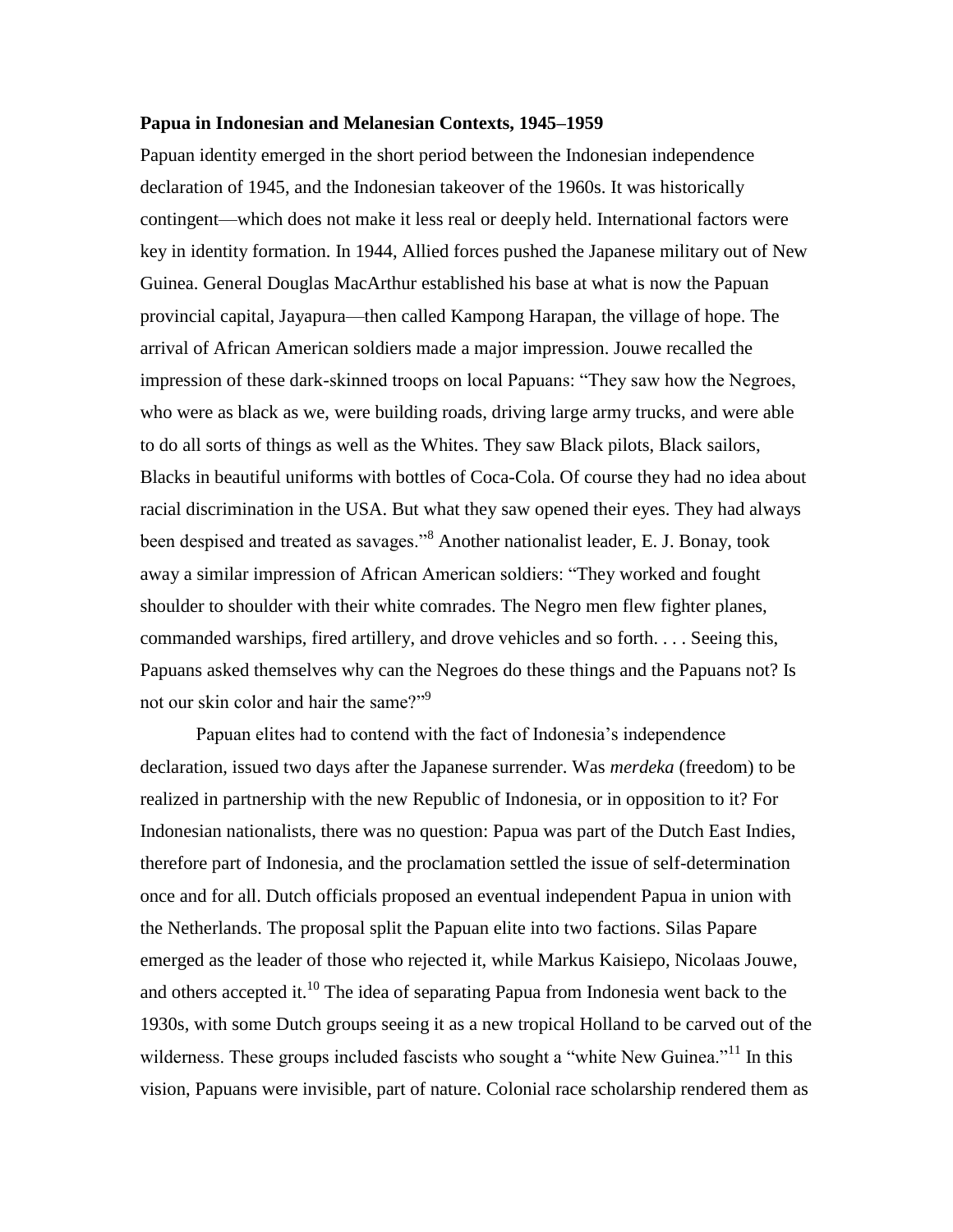Melanesian rather than Indonesian, the anthropological catchall term for the rest of the Indies (plus present-day Malaysia, the Philippines, and Madagascar). Anthropology mapped race on lines of difference. Where the Indonesians were for the most part brown skinned and straight haired, Papuans' black skin and curly hair prompted their depiction as "Oriental Negroes" by turn-of-the-century Dutch explorers.<sup>12</sup> Nineteenth-century writers had speculated that Melanesians might be originally from Africa—they were "all children of Ham." As Gerald Horne has noted, a "blackbirding" trade in "Papuan savages" went back to the nineteenth-century construction of a "white Pacific" in Australia, the United States, and elsewhere.<sup>13</sup>

Papuan nationalists renamed the territory Irian, a term coined by Markus Kaisiepo meaning the hot land that rises out of the tropical haze. Silas Papare established the first nationalist group, the Partai Kemerdekaan Irian Indonesia (PKII), the Irian Indonesian Independence Party. After planning an anti-Dutch uprising, Papare was jailed for a time, then founded the PKII in 1946 to seek independence from the Netherlands as an autonomous component of the new decentralized Indonesian Republic. Papare stressed that "the PKII will only recognize a government of its own choice, that is, constituted by the people and for the people."<sup>14</sup> If Papare represented one current in Papuan nationalism, Markus Kaisiepo represented the other. Kaisiepo was foremost among the early Papuan nationalists who rejected the path to independence as part of Indonesia. By the 1960s he was, in the words of an Australian diplomat, "regarded by the Dutch as the doyen of the Papuan elite."<sup>15</sup>

In the sense of newness and discovery, Papuan reactions echoed global feelings. "A wind *is* rising," wrote Walter White, who went on to head the NAACP—"a wind of determination by the have-nots of the world to share the benefits of freedom and prosperity which the haves of the earth have tried to keep exclusively for themselves." White deplored the return of such European holdings as Papua to their former colonial ruler. "Colored peoples, particularly in the Pacific, believed, whether correctly or not, that in its later stages the war was being fought to restore empire to Great Britain, France, Holland, and Portugal," he wrote. US policy, influenced by racialized thinking, tended to preach self-determination but sympathize with European governments. Washington took a pro-Dutch stance in the early stages of the Indonesian revolution, which drew the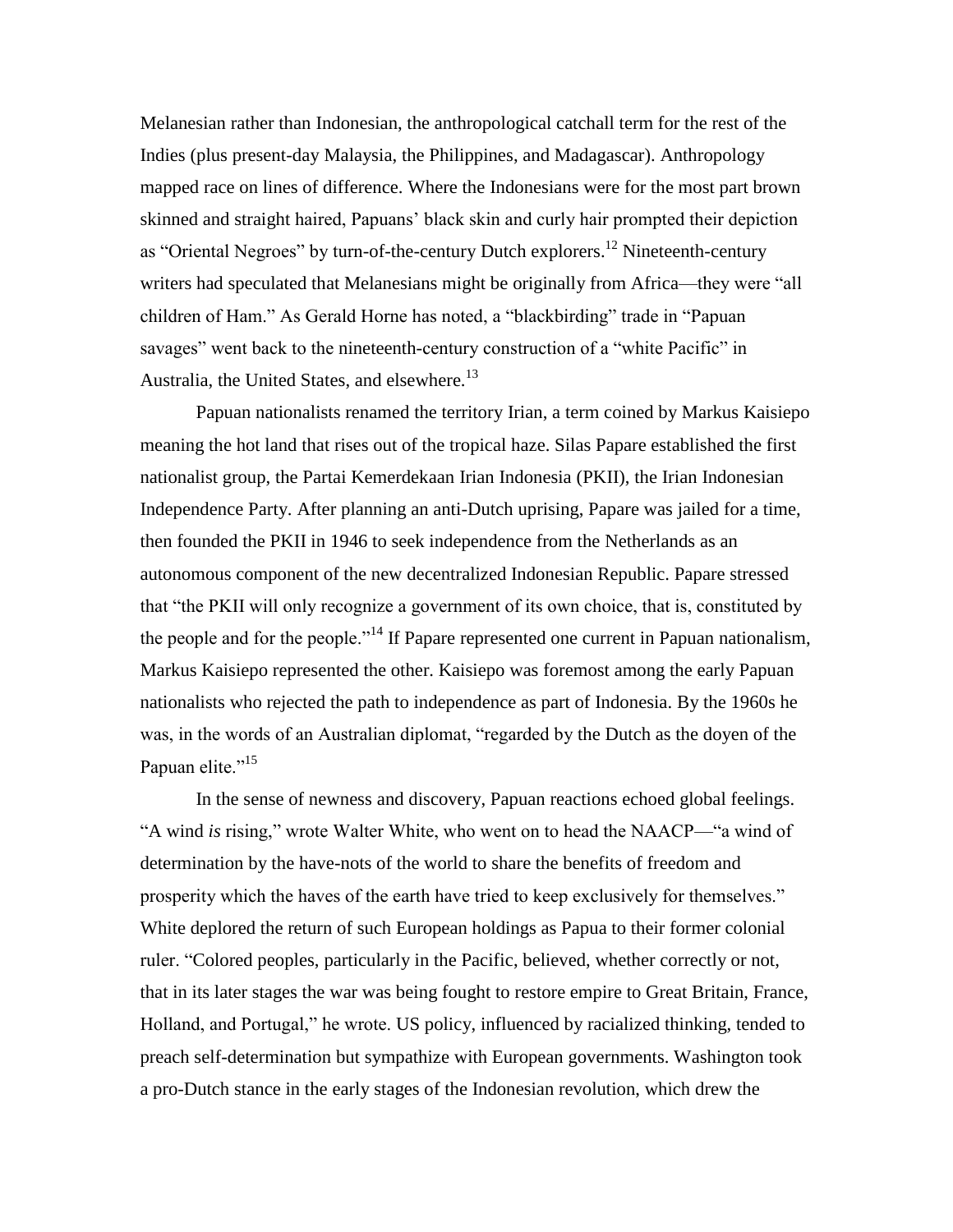condemnation of African American anticolonialists at home. It shifted only after the new Republic of Indonesia proved its anticommunist bona fides by crushing a communist uprising in  $1948$ <sup>16</sup>

American and UN diplomacy saw the Netherlands accept Indonesian independence in 1949. The Indonesian-Dutch negotiations leading to this deal deadlocked over control of Papua. Papuan leaders complained that Papua's fate was being settled with no Papuans present, as if it was "a piece of merchandise."<sup>17</sup> Papuan nationalism was forming, with Indonesia defined as the "other." This process gelled under Dutch rule in the 1950s.

The postwar international climate made it necessary for the Netherlands to justify its continued colonial presence in Papua. Dutch authorities insisted that there were two different races in the Netherlands East Indies: on this, "we can trust the simple evidence of our own eyes."<sup>18</sup> By making race the reason for their presence in Papua, they set the boundaries within which a new Papuan or Melanesian identity could emerge. As Danilyn Rutherford has written, "the Papuan was born in a process of naming in which those designated as such had little part."<sup>19</sup>

The result was a colonial government that gave an unusually large responsibility to anthropologists. Plans drawn up in 1949 for a colonywide parliament were shelved for a series of local councils. A gradualist approach stressed political training but avoided firm target dates for independence. In the words of Governor Jan van Baal, himself a distinguished anthropologist: "Real independence is dependent on economic development."<sup>20</sup> Dutch colonialists wanted to prove they could succeed next to an Indonesia that was failing. At the United Nations, the Dutch government argued for a "sacred mission" in West New Guinea that represented "the natural self-respect of a guardian who has begun the upbringing of an infant and does not want to relinquish the responsibility until the child can stand on its own legs."<sup>21</sup>

Not surprisingly, Indonesian leaders were unimpressed with Dutch efforts to follow policies in New Guinea that they remembered all too well themselves. They derided claims for a separate Papuan political unit as racial pseudoscience. One Indonesian pamphlet argued that "no one can draw a distinct dividing line between the so-called Papua and Malay areas!"<sup>22</sup> The struggle to gain control of Papua became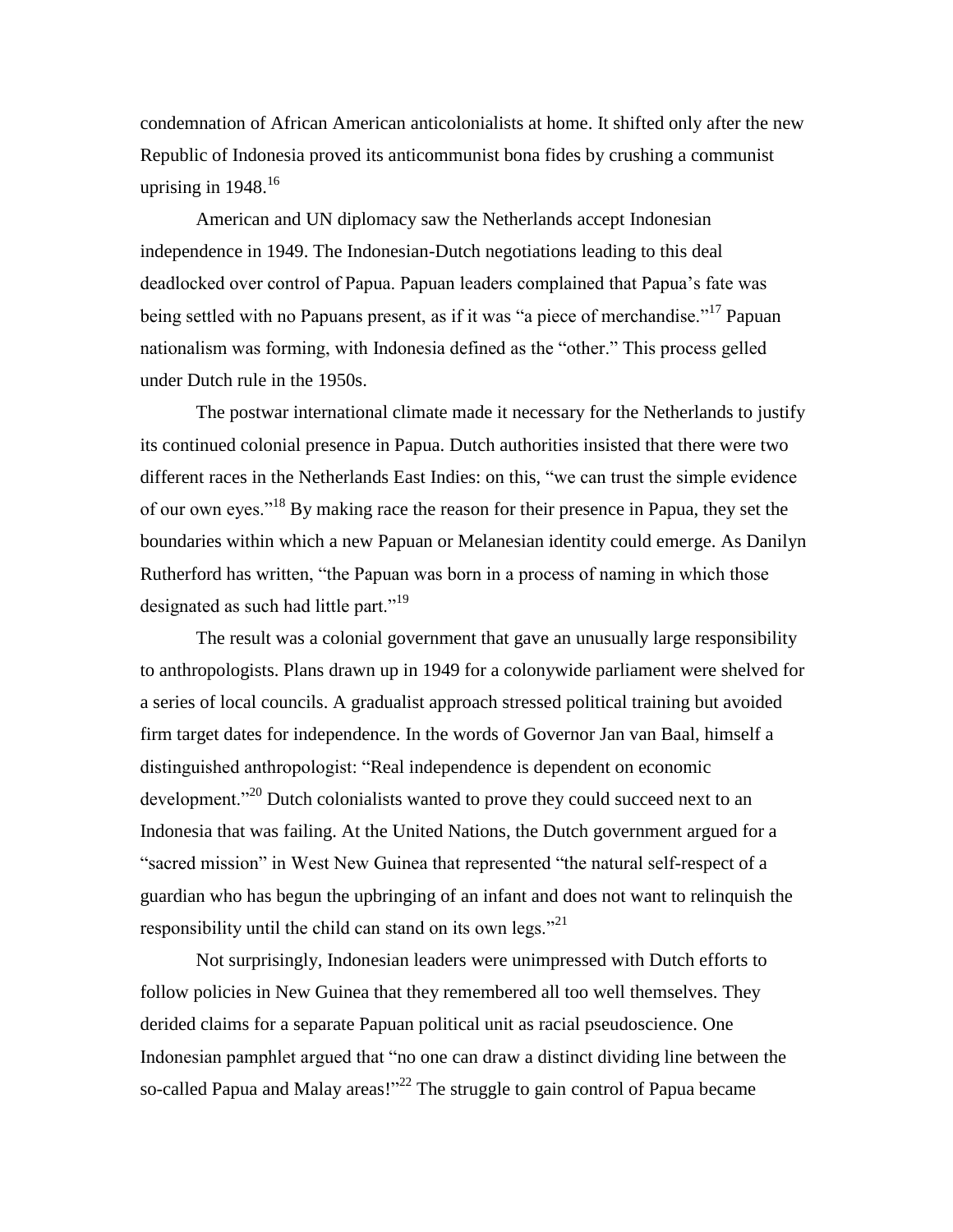increasingly central to Indonesian political unity. Patriotic songs, for instance, harnessed Indonesian nationalism to the campaign to "restore West Irian to the fold of the motherland."<sup>23</sup>

Papuan nationalists again found themselves squeezed between these two states in conflict. When in 1949 the Dutch government accepted Indonesian independence but held on to Papua, Silas Papare and his followers moved to Indonesia to carry on the anticolonial struggle. Papare was appointed as one of three Papuan representatives in exile sitting in the Indonesian parliament. He founded the Irian Struggle Body, which continued to assert his right to speak for the Papuan people in international forums. In 1953 he was named a member of the Indonesian government's Irian Bureau, set up as an embryo for a future provincial government. His key role, however, was to serve as a concrete representation of Papuan pro-Indonesian sentiment—his story made regular appearances in Indonesian pamphlets produced for international consumption. Papare declared an autonomous province from exile in 1956, but the Indonesian government ignored this, announcing its own "autonomous province" soon afterward under the leadership of the Sultan of Tidore—best known for his dynasty's history as slave-traders along the Papuan coasts. $^{24}$ 

If Papare had been squeezed out in the "autonomous province" episode, Markus Kaisiepo also felt a sense of betrayal the same year as Dutch churches began to call for talks with Indonesia. Kaisiepo shifted away from Christianity as a result, stressing instead indigenous beliefs and unambiguous Papuan nationalism. With Jouwe, Bonay, and fourteen other leaders, he signed a 1956 Papuan resolution that it must be Papuans who maintained peace and stability in their country, given the call of the Dutch church for Indonesian-Dutch talks. $25$ 

Although Dutch categorizing of race was formative, Indonesian attitudes on race also became decisive. The rejection of European racial classification was central to the Indonesian nationalist project, which asserted a single nation embracing all indigenous peoples throughout the archipelago.

Indonesian political depictions of Papua drew on ideas of center and periphery, civilization and savagery. Territory mattered, and the lingering Dutch presence on part of Indonesia's "body" was painted as an "amputation" by Indonesian leaders. President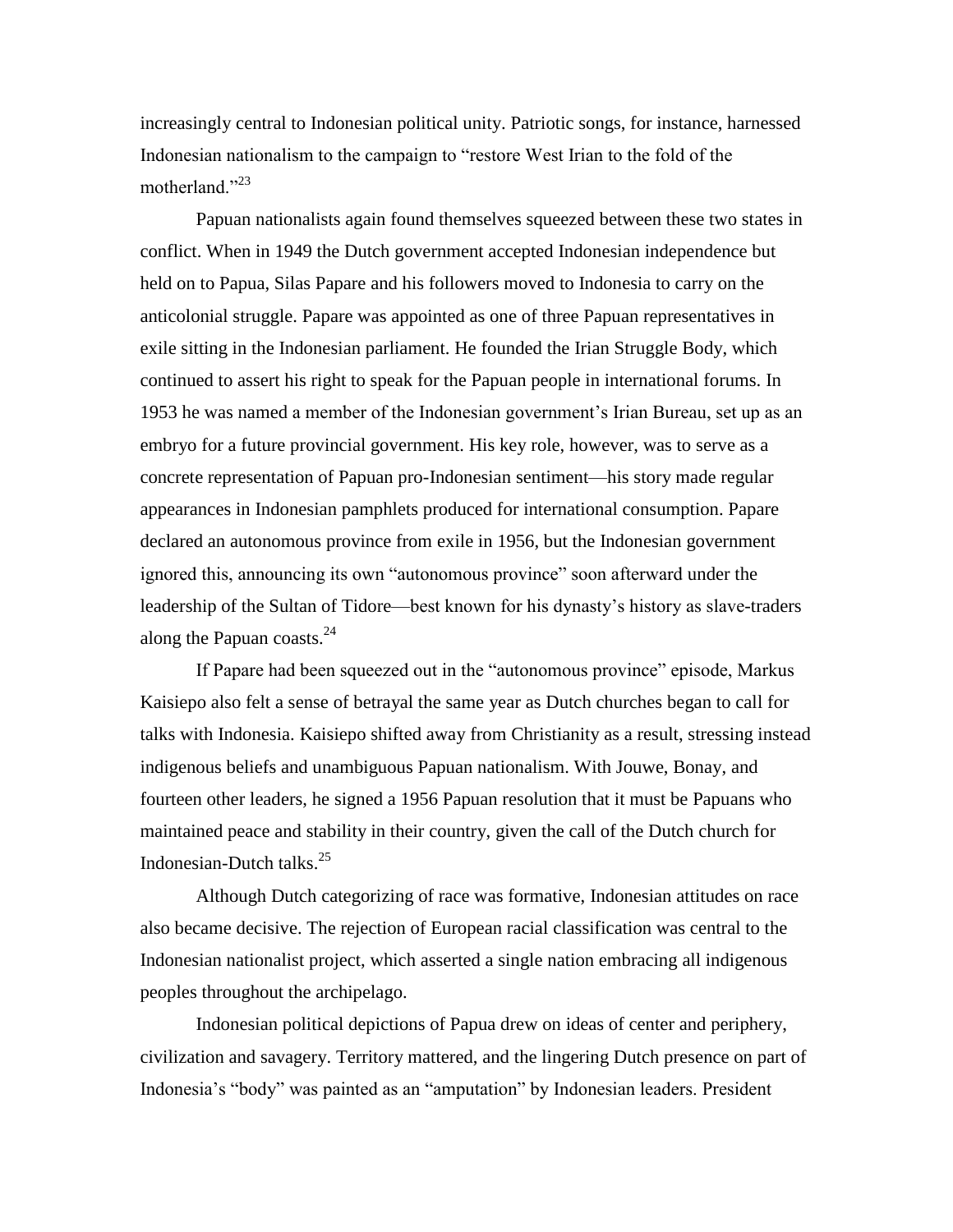Sukarno, for instance, declared: "Compared to our archipelago, West Irian is the size of a *kelor* (horseradish) leaf, yet West Irian is part of our body. Would anybody allow one of his limbs to be amputated without putting up a fight? Does not a man cry out in pain if even the tiniest finger of his hand is cut off?" The idea of all ethnicities in the archipelago being Indonesian together was deeply rooted in Indonesian nationalism.<sup>26</sup> Nevertheless, and unlike other regionally based ethnic minorities, Indonesian nationalist depictions of Papuans tended toward racial caricature. One activist wrote about the need to "free" Papuans from their "stone age civilization," while noting their skills in music and sports; Foreign Minister Subandrio spoke of the need to get Papuans "down out of the trees even if we have to pull them down"; and Sukarno's audience reportedly appeared in blackface at one rally.<sup>27</sup> Indonesian nationalism, even as it extolled the struggle to gain control of Papua, othered the Papuan people.

The Indonesian-Dutch struggle was over who would possess the land. In Jouwe's words: "Papua was like a virgin girl, being ready to be married by anyone strong enough to get her."<sup>28</sup> Gendered concepts had also been present from the beginnings of the Indonesian nationalist movement, a project of freeing the feminine body of the motherland (Ibu Pertiwi) from colonialism through dynamic action by nationalist men. These gendered themes became stronger as the nationalist movement won its freedom in a war of revolution that spawned heroic memories, and then inherited a state apparatus. Dutch colonial rhetoric often feminized Indonesian men, and US colonial-period images did the same.<sup>29</sup> That legacy remained postindependence: US images portrayed Sukarno as a vain, emotional, and irrational ruler,. But Sukarno's popularity at home only benefited when he was criticized for womanizing on his foreign trips, and he was careful to bolster his masculine image through the conjuring of national grandeur and the construction of grand projects and symbols like the National Monument in Jakarta, a column locals dubbed "Sukarno's last erection."

Throughout the 1950s, Western assumptions about Indonesian backwardness and incapacity reinforced strategic calculations that privileged European concerns. One typical note from a Western diplomat underlines this point: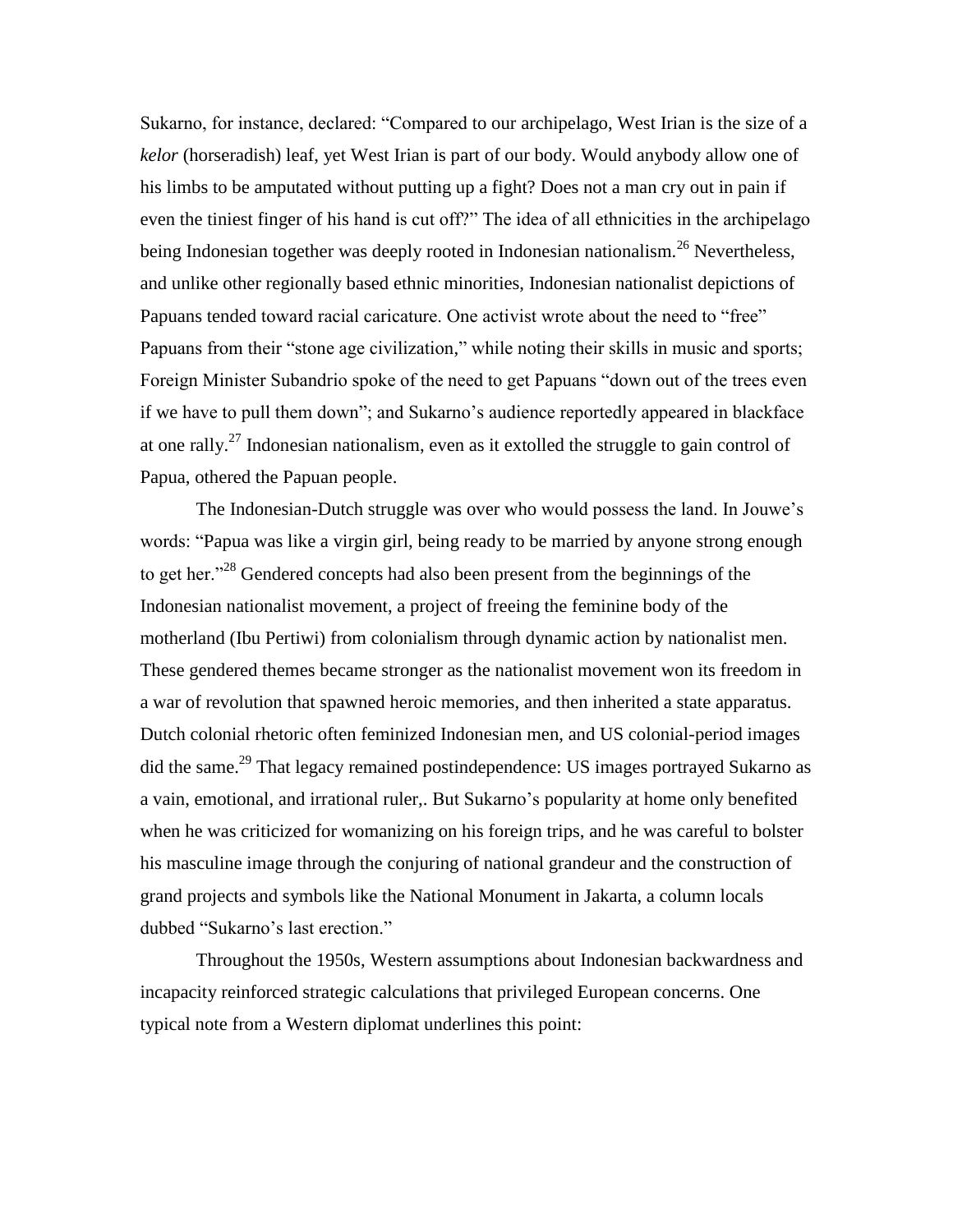Looked at objectively and realistically in the light of current conditions in Indonesia, of course, acquisition of another vast stretch of primitive territory would be like piling Ossia upon Pelion. . . . But emotion, pride and bitterness compounded have expanded the issue of control over a rugged and backward South Sea tract of land into a political problem of global impact, possibly fraught with menace to the world's peace and certainly to its peace of mind.<sup>30</sup>

Only when this attitude began to shift, and racialized attitudes toward "primitive" Papuans began to grow, did this change.

#### **Papua as "New Africa," 1960–1962**

Racial categories in the Papuan-Indonesian conflict were very recent constructions. In adopting "race" as a marker of difference, Papuan nationalists embraced a new mental map of sharp division, rather than gradual shading, between Indonesia and Melanesia (islands of dark-skinned people). A sharp racial divide was then painted as a sharp ideological divide. "I don't believe that in the future we will be friendly with Asiatic people," Jouwe wrote. "They will become more and more communistic. We are a Pacific people."31

Nationalism surged as the Dutch government announced a ten-year plan for selfgovernment. In 1961, a semi-elected New Guinea Council with a Papuan majority took office. With this step, Papuan nationalists became diplomatic actors. The council swiftly staked a claim as the legitimate international voice of the Papuan people. It resolved, for instance, that the Netherlands was "no longer free" to dispose of the territory without council consent.<sup>32</sup>

A Papuan National Congress convened in October 1961 to choose and deploy images of nationhood—a new flag and anthem—in the global diplomatic arena. Within a year, 95 percent of Papuan students could identify the new symbols. The Congress, "knowing that we are united as a people and a nation," demanded "our own position, equal to that of the free nations and in the ranks of these nations." Despite this, Indonesians and Americans believed that the new flag, designed by Jouwe, was a Dutch creation, and that the Dutch rather than a nationalist gathering had insisted on a name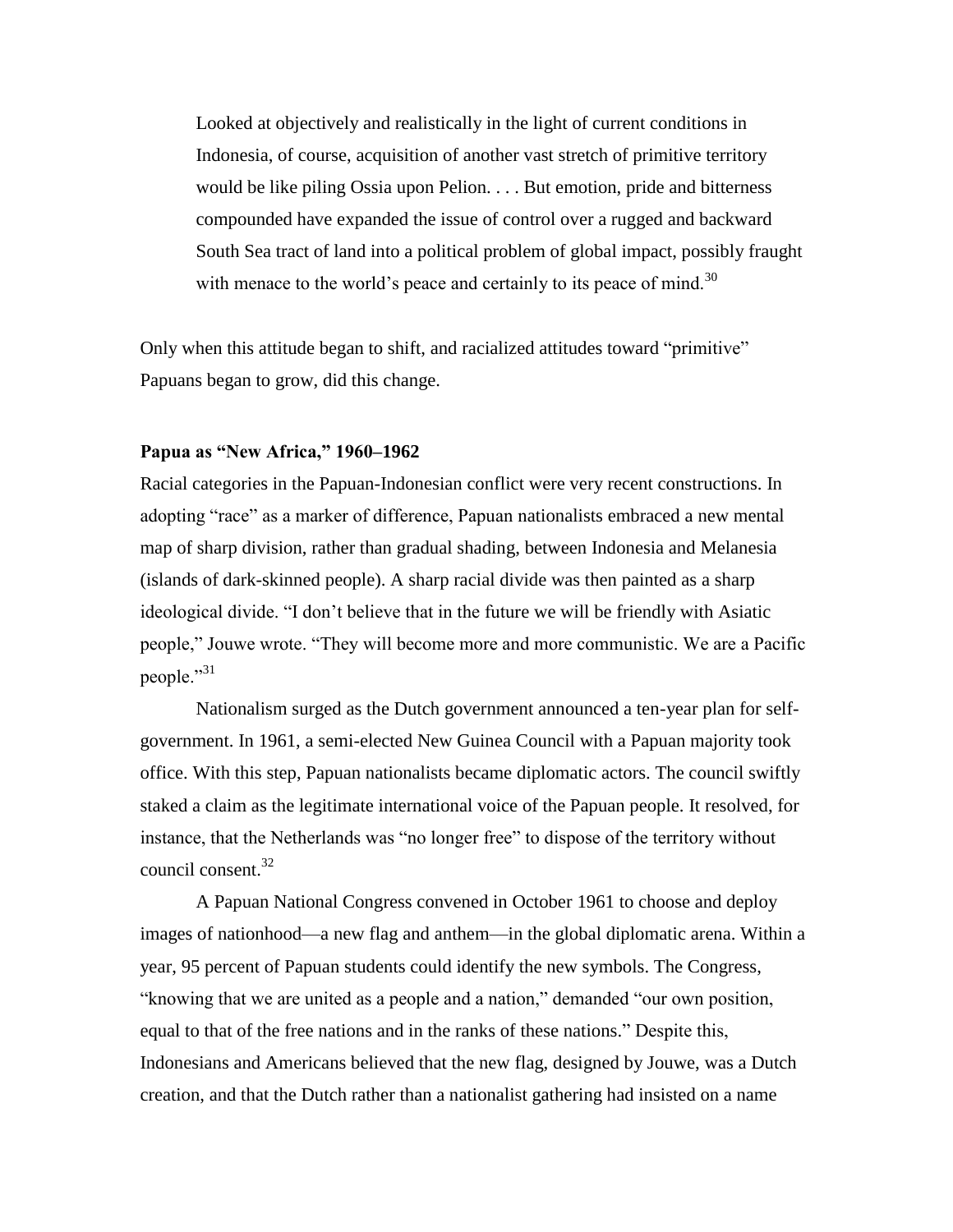change from Netherlands New Guinea to West Papua. This ascribed to colonial rulers what was in fact the result of Papuan agency.  $33$ 

A group of young Papuans formed the National Party, Parna, which called for tripartite Indonesian-Dutch-Papuan talks on the territory's future. One Dutch official dismissed their call as "naïve and infantile," evoking images of a Dutch father toward his Papuan children that still pervaded the Netherlands government.<sup>34</sup> Still, Parna was a significant political force, founded in a rejection of "father-son dependency" and complaints that the white minority was engaging in "apartheid," and willing to criticize the Dutch government for not moving quickly enough toward self-determination. It seemed driven by typical anticolonial sentiments, noting that "even today there are Netherlanders, and among those religious leaders in Papua country, who still regard the people of New Guinea as a herd of animals, who cannot think, who can only eat."<sup>35</sup> The reference to apartheid, meanwhile, indicated a global awareness and a sense of connection to decolonization struggles in Africa.

The initial space for Papuan race perceptions was Melanesia. In attempting to move Papuan mental maps to a Pacific rather than Southeast Asian setting and to build regional security partnerships, Dutch officials had sought to create links between their colony and the decolonizing Pacific islands, especially the Australian-administered half of the island (now Papua New Guinea). Papuan leaders used this opening presented by Dutch strategic calculations for their own ends, pressing for a "Melanesian Federation" including the whole island. At an Australian-Dutch administrative cooperation conference in 1961, Jouwe hoped for "the distant day when all Papuans from Sorong in West New Guinea to Samarai in East New Guinea will share common political feelings."<sup>36</sup> Kaisiepo attended South Pacific Commission meetings as a Papuan representative, where he was able to convince "leading persons of the Polynesian, Micronesian, and Melanesian peoples" to call on the United Nations to support "the unity of the Melanesian people which cannot be destroyed and who cannot be compelled to unite with any other people than the Melanesian people, based upon the unity of the Island of New Guinea."<sup>37</sup>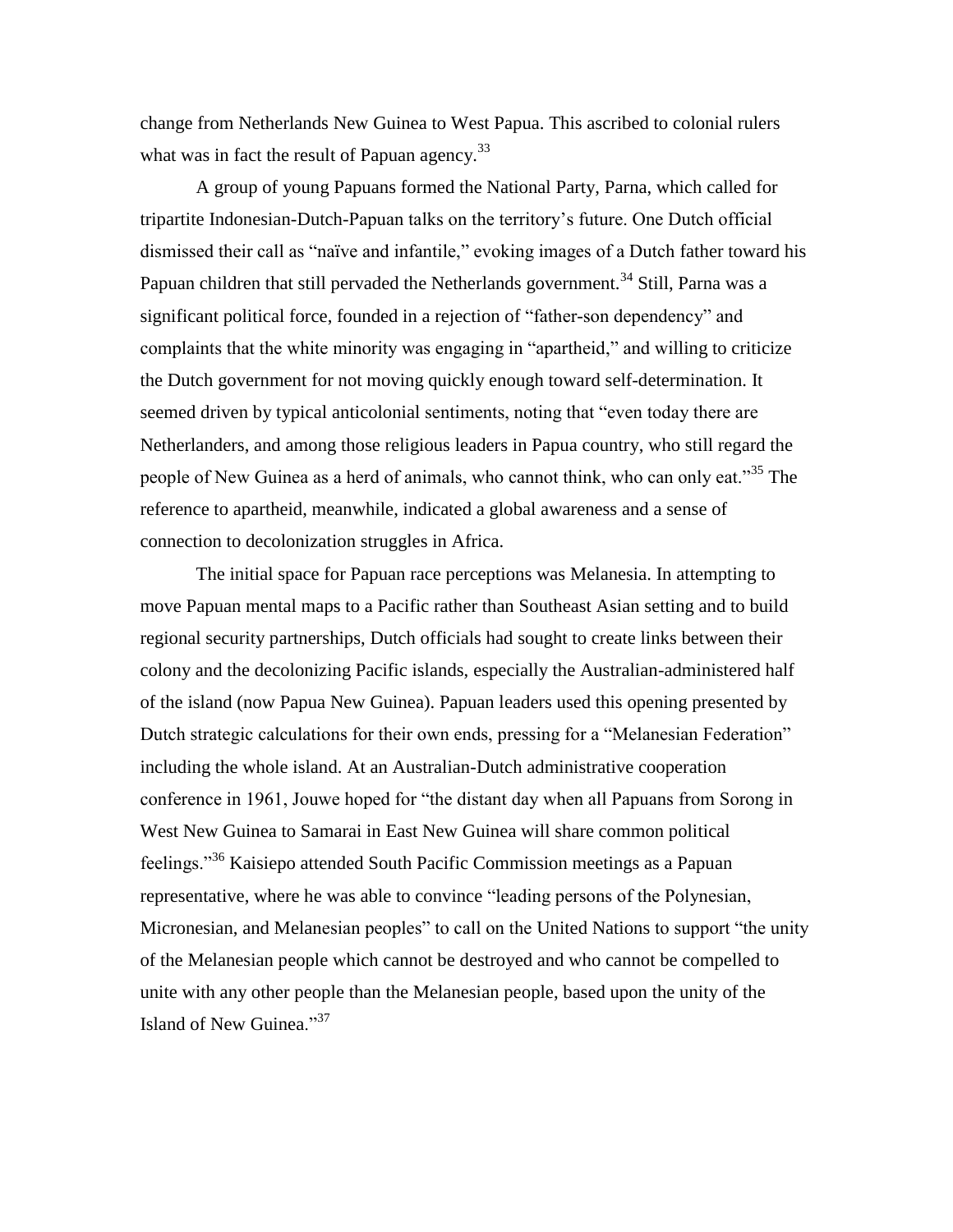Yet Melanesia was not enough to meet the need for international diplomatic support. The nationalist mental map based on Melanesian racial identity therefore expanded to include Africa.

Kwame Nkrumah's Ghana in particular seized the global pan-African imagination. It was "a virile black republic headed by a disciple" of pan-Africanism, "the African American Camelot." Nkrumah declared: "For too long in our history Africa has spoken through the voice of others. Now what I have called the African Personality in international affairs will have a chance of making its proper impact and will let the world know it through the voices of its sons."<sup>38</sup> Sixteen more African countries joined the United Nations in 1960, shifting the balance of voting power and making African support a valuable asset. In the fall of 1961, the Papua case came to the United Nations as part of the General Assembly's declaration on how to implement the Declaration on the Granting of Independence to Colonial Countries and Peoples, passed the year before. Unlike the other colonial powers, the Dutch government had supported that resolution and brought forward a plan to end colonialism in Papua the following year, hoping its vote for rapid decolonization had earned it some credibility. Foreign Minister Joseph Luns offered to transfer sovereignty to the Papuans and administration to the United Nations, while still paying the costs of administration. Indonesian foreign minister Subandrio called that "a declaration of war," while his ambassador in Washington declared that the Dutch meant "not to give self-determination but to create separatism and finally to amputate Irian Barat [Papua] from Indonesian territory." Indonesian diplomats instead backed a proposal from India for bilateral Indonesian-Dutch talks.<sup>39</sup>

Into this battle entered the newly formed Brazzaville group, an association of thirteen "moderate" African countries, most of them newly independent from France. In their first joint diplomatic effort, the Brazzaville states offered a resolution endorsing Papuan self-determination that married Indian and Dutch resolutions by calling for bilateral talks, but also authorized implementation of the Luns plan if talks did not reach a speedy agreement. This would include a UN mission to decide on the territory's future. The Brazzaville resolution was the product of the diplomacy and desires of its African sponsors, who saw their own experience mirrored among Papuan nationalists. American officials in Washington were seeking a resolution and willing to accept some of the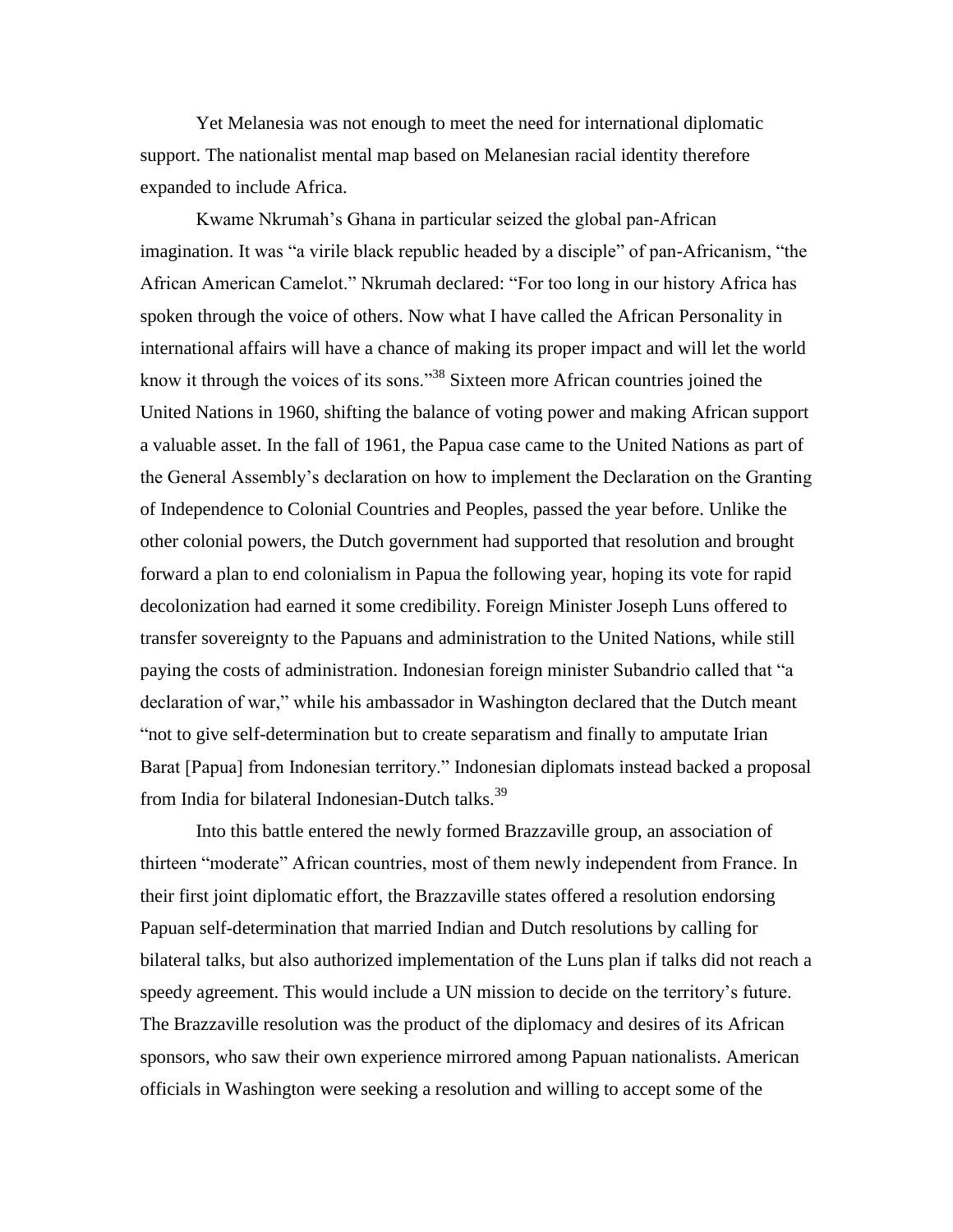Indonesian arguments, but the US delegation to the United Nations rallied behind the Brazzaville group's efforts. "Real heroes were French-Africans who took on arduous task out of belief in principle of self-determination," the delegation reported. They had shown the "courage of their convictions" and won a "moral victory due to their steadfastness in resisting powerful pressures and blandishments to eliminate self-determination from their resolution."<sup>40</sup> In voting that followed bloc lines, the Brazzaville resolution fell short of the two-thirds needed for adoption. Most significantly, the UN experience permitted the expression of Papuan diplomacy.

The effort to identify with Africa trapped the Papuan leadership between two African camps. With African politics polarized between Brazzaville group "moderates" and Casablanca group "radicals," appeals to pan-African sentiment from outside had less space than they would after the formation of the Organization of African Unity in 1963. The two camps were especially divided on attitudes toward the Congo civil war. Indonesia backed Patrice Lumumba's central government, and in doing so won the support of African governments that sided with Lumumba. Indonesian officials argued with some success that the Dutch were trying to split Indonesia through a separate Papuan state, in the same way many African leaders thought Belgium was trying to split the Congo by backing separatists. Here, Jakarta deployed a powerful argument grounded in African-Asian solidarity and anticolonialism, recalling the 1955 Bandung conference and appealing to the Casablanca group's sympathy toward the new Non-Aligned Movement formed in Belgrade in 1961. Sukarno's notion of solidarity among the "new emerging forces" of Africa and Asia appealed more to some governments than did Papuan appeals to a putative pan-Africanism.

Papuan nationalists were further handicapped by the need to disarm Western concerns that their country might become "another Congo," fears that were already motivating policy. The US State Department's first study of the Papua problem evoked images of "witchcraft, the cutting off of the finger-ends of widows, and headhunting," and determined that "premature independence" would be counter to American and Western interests. Dutch officials warned of "a Congo situation" if they left Papua too quickly. "Another Congo cannot happen here," one Parna leader said, acknowledging the comparison.<sup>41</sup> Policy makers already disposed to view such cases as Papua through racial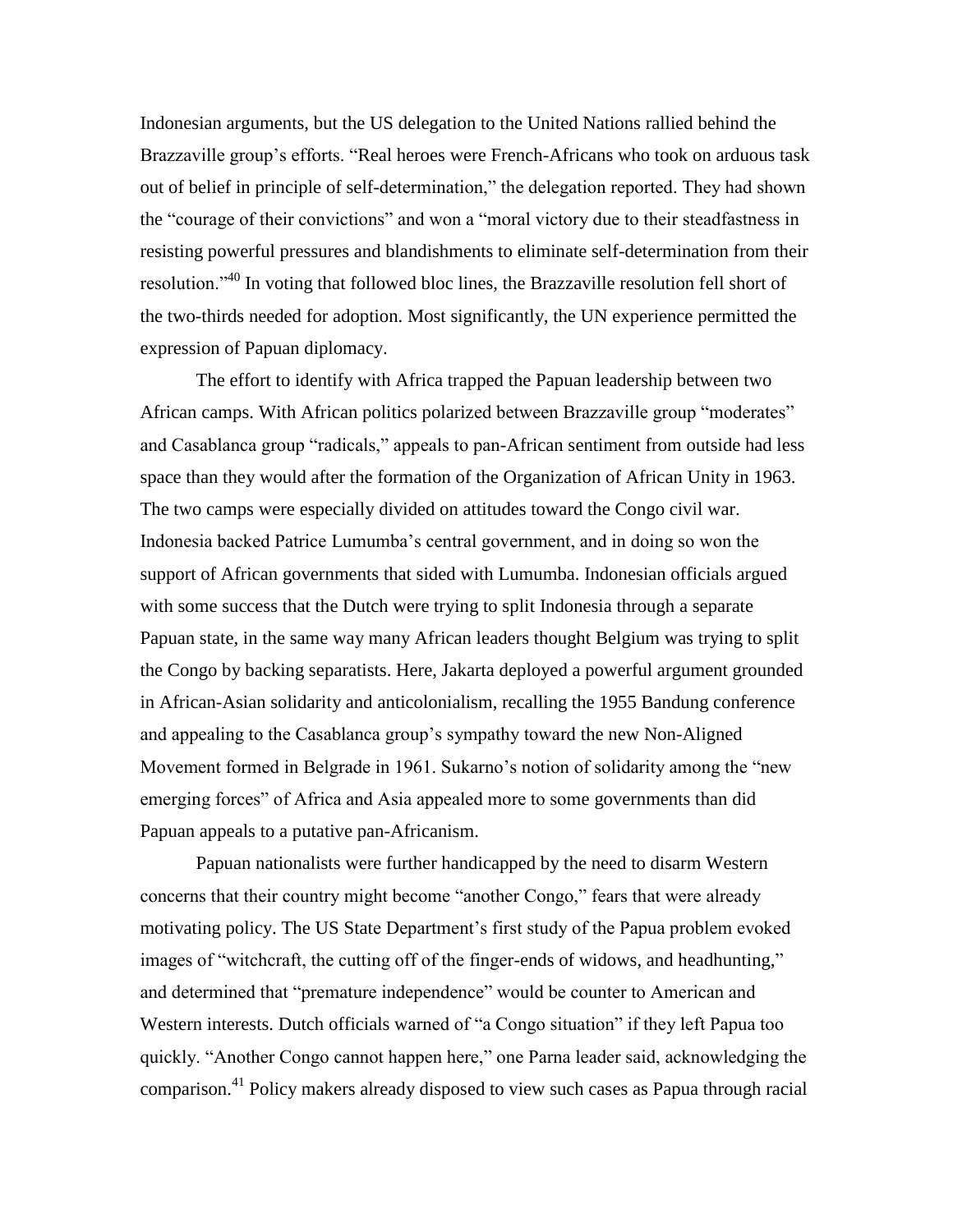preconceptions did so all the more as Papuan diplomats stressed their identification with Africa. For many in the West, Africa still evoked images of the primitive. It was "the place of the savage, the natural abode of evil, the banquet hall of the cannibal, and the pit of blackness itself."<sup>42</sup> Yet the effort to disarm Western fears of another Congo alienated key African governments. When a Dutch diplomat told officials at Ghana's foreign ministry that premature withdrawal risked "a vacuum which would permit a situation similar to Congo to develop," he evoked only anger at colonial meddling in the Congo conflict.<sup>43</sup>

Both Washington and Jakarta saw the Papuans as mired in the Stone Age, a factor that eased American policy makers' journey from neutrality to a more pro-Indonesian stance on the Papua issue. There was no effort to ascertain Papuan views: ideas of Papua as hopelessly primitive underpinned a strategic calculation. Ironically, this came even as Papuan views were becoming clearer and more vocal in support of self-determination. The New Guinea Council issued a note on self-determination in February 1962 that made its stance crystal clear: "The Papuan people as an ethnological unit has the right to decide its own fate in pursuance of item 2 of the decolonisation resolution 1514 (XV). . . . As set out in item 6 of the Decolonisation Resolution of the United Nations No. 1514 (XV), an insufficient economic or social development of the population should in itself not justify the prevention of the right to self-determination from being exercised."<sup>44</sup> This statement was followed up with a decision to send missions overseas to African and Asian countries, including Indonesia, a call for independence by 1970 at the latest, and an acceptance of trusteeship by the United Nations or by any country other than Indonesia.

Similarly, Papuan exiles in Indonesia were moving toward a call for selfdetermination. Silas Papare and his supporters had worked closely with Indonesian authorities until their declaration of an autonomous provincial government-in-exile failed to win Indonesian government support. In 1960, Papare was pensioned off, at age fortytwo, from his position as an ex officio member of the Indonesian parliament. After the election of the New Guinea Council and the inauguration of new nationalist symbols, Papare told the American ambassador that he faced arrest for being too critical of Sukarno. Three New Guinea councilors had asked him to return and assist in an independence declaration, he said. Papuan nationalists were simply "awaiting his return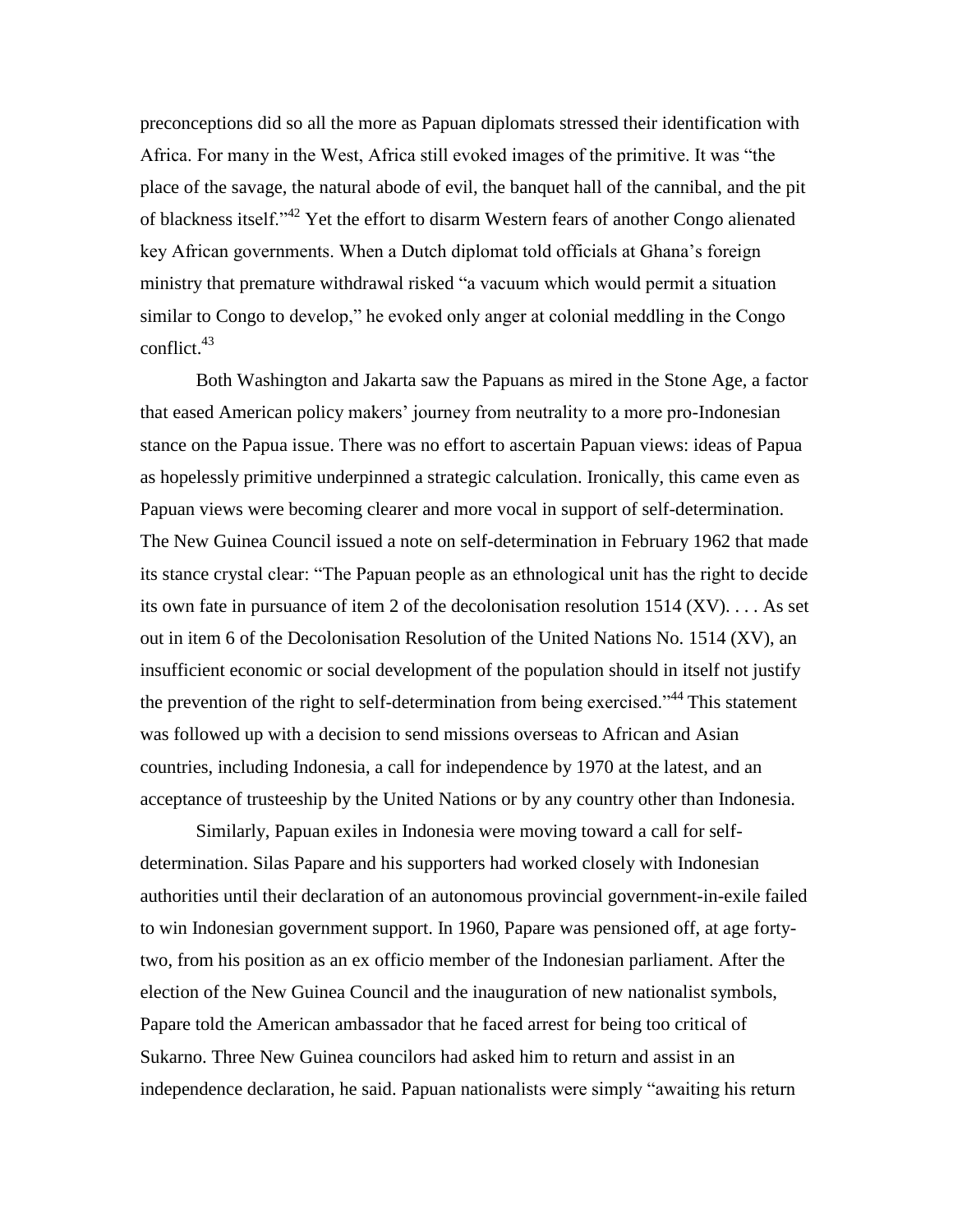before announcing independence." He said he wanted to return to be part of a new Papuan state, and asked for American aid to "assist and protect new nation." This episode came just days after Indonesian foreign minister Subandrio described Papare as "by far the best" of the Papuans living in Indonesia, and the likely candidate for governor of a future Indonesian province.<sup>45</sup> Papare's back-channel negotiations with members of the New Guinea Council were a sign that the two streams of Papuan nationalism, which had diverged in 1945–1949, were converging. Those nationalists proved too weak, however, to assert themselves as an international force independent of their respective patrons.

In Washington, Papua appeared as a land too hopelessly primitive to dream of self-determination. "For those Americans who could find it on a map," Bradley Simpson points out, "West New Guinea was a blank slate upon which they could write their fantasies about primitive people and the benefits of encounter with the West."<sup>46</sup> Stone Age images began to reach a wider American audience beginning with the 1961 Harvard-Peabody anthropological expedition to the Dani people of the interior mountains, and the many photographs of scantily clad Dani men and topless Dani women transmitted home. From it came a series of books and films such as the anthropological classic *Dead Birds*, often previewed in photographic spreads in US magazines.<sup>47</sup> Also prominent in Western depictions were the Asmat, profiled in the 1960 film *Le Ciel et la Boue* (released in English in 1961 as *The Sky Above, the Earth Below*). Michael Rockefeller, a promising young anthropologist whose family name always conjured attention, added a fascination with Asmat art, shipping large amounts of it home to New York. Asmat art, like "Negro art," allowed collectors to praise its beauty while still looking down on its makers as primitive.<sup>48</sup> In early 1962, Rockefeller drowned on an expedition to the Asmat. The search for his body, never found, featured the personal participation of his father, New York governor Nelson Rockefeller. This made headlines, and underlined the image of Papua as hopelessly exotic, hostile, and primitive.

Rockefeller's romantic swim and the still more romantic search for signs of his body (or even his miraculous survival) stirred American imaginations far more than did his fascination with Asmat artistic "remnants of a marvelous past."<sup>49</sup> Press accounts stressed unchanging timelessness. A photograph used in 1940 coverage of an American aircrew that crashed in the interior lands of the Dani peoples was used, as if current, in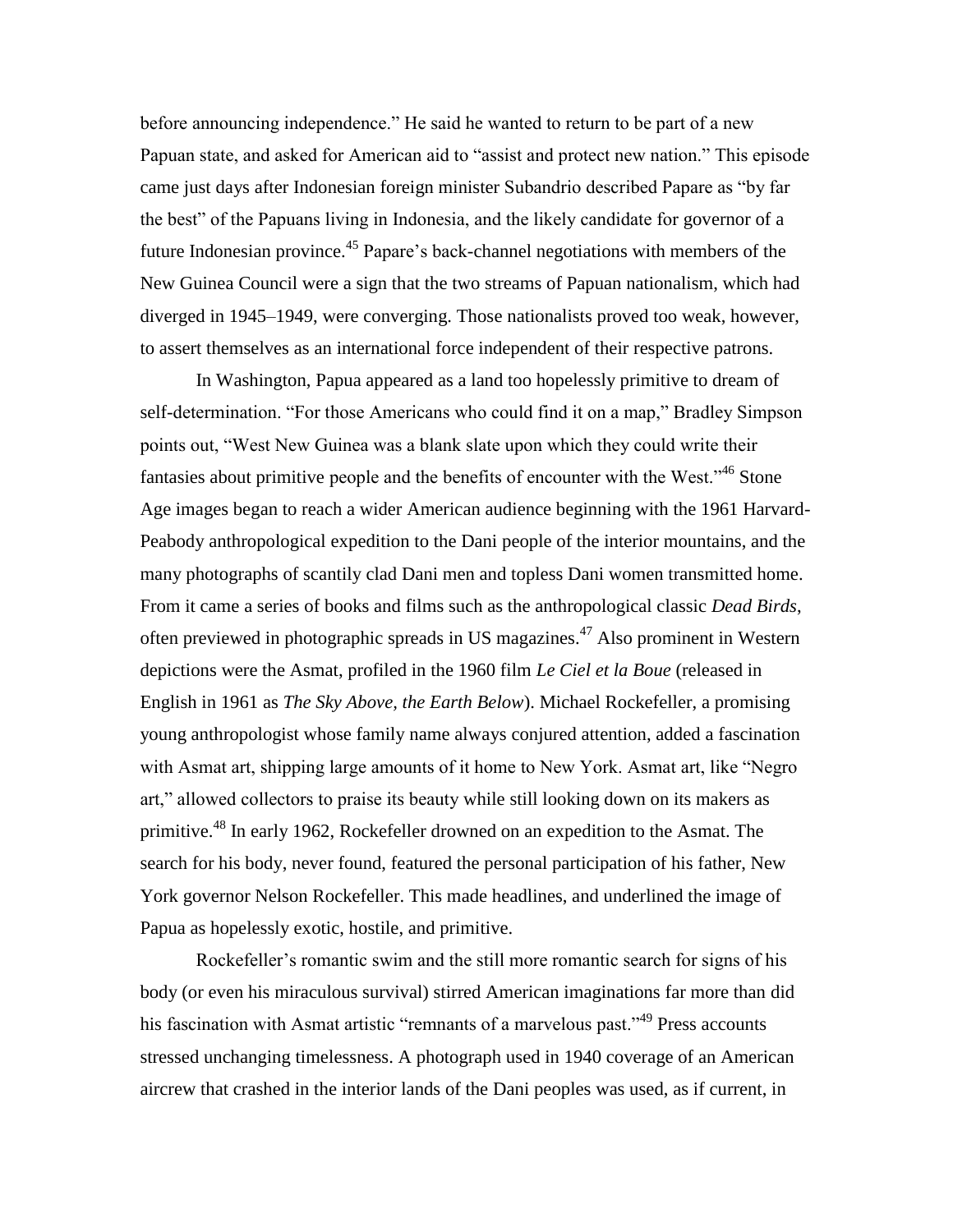1961—with "native of Shangri-La" now captioned instead as "Typical Native—More Primitive Than Civilized." If anything, the imagery had become *less* sympathetic to Dani peoples over time. In the 1940s, comic-book stories like "WAC in Shangri-La" celebrated adventure, but by the 1960s, the land and people seemed hostile. Helpful natives who had been "good farmers" in the 1940s comic became "a savage tribe focused on war" in a 1961 *New York Times* report.<sup>50</sup>

The land merged with the people in explorers' stories. Explorer Heinrich Harrer's 1962 mission to the interior aimed at both conquering the last unclimbed mountain and unearthing the secrets of the Dani people. His account combined with reports from the Harvard anthropologists to make the Dani the predominant representatives of West New Guinea in the US popular imagination: Harrer portrayed them as wild children, unpredictable as puppies, capable of enormous and thoughtless cruelties as well as "richly comic" moments.<sup>51</sup> A war over control of this land seemed absurd, yet one nevertheless loomed as Indonesian troops began to infiltrate Papua in support of their government's claim. National Security Advisor McGeorge Bundy cited a book of photographs, *Les papous coupeurs de têtes* [Papuan headhunters], as evidence that Papuans were far from "ready" for self-determination.<sup>52</sup> As Indonesian-Dutch tensions flared into jungle skirmishes and naval clashes, Indonesia began to receive significant shipments of Soviet arms. US policy makers began to work to avoid a war in Southeast Asia. Kennedy said "he had a couple of wars in Southeast Asia; and West New Guinea was one he would like not to have to fight.  $\dots$  Laos and Vietnam were enough."<sup>53</sup>

Kennedy administration thinking on Papua was consciously racialized. A war "would have been white men against the Africans, the Asians, and the Communists," Robert Kennedy recalled.<sup>54</sup> The administration already faced a divisive internal battle over civil rights that raised issues of American identity and racial inclusion. Its foreign policy aimed at winning over the global South, inhabited mainly by peoples of color. Civil rights progress at home aimed, in Mary Dudziak's telling, to recount "a story of progress, a story of the triumph of good over evil, a story of US moral superiority." Racism was America's "Achilles heel" in foreign policy.<sup>55</sup> That approach would have been undermined by any conflict pitting Europeans against Third World countries along racial lines. Papua policy was not a case of US government ignorance of the Papuan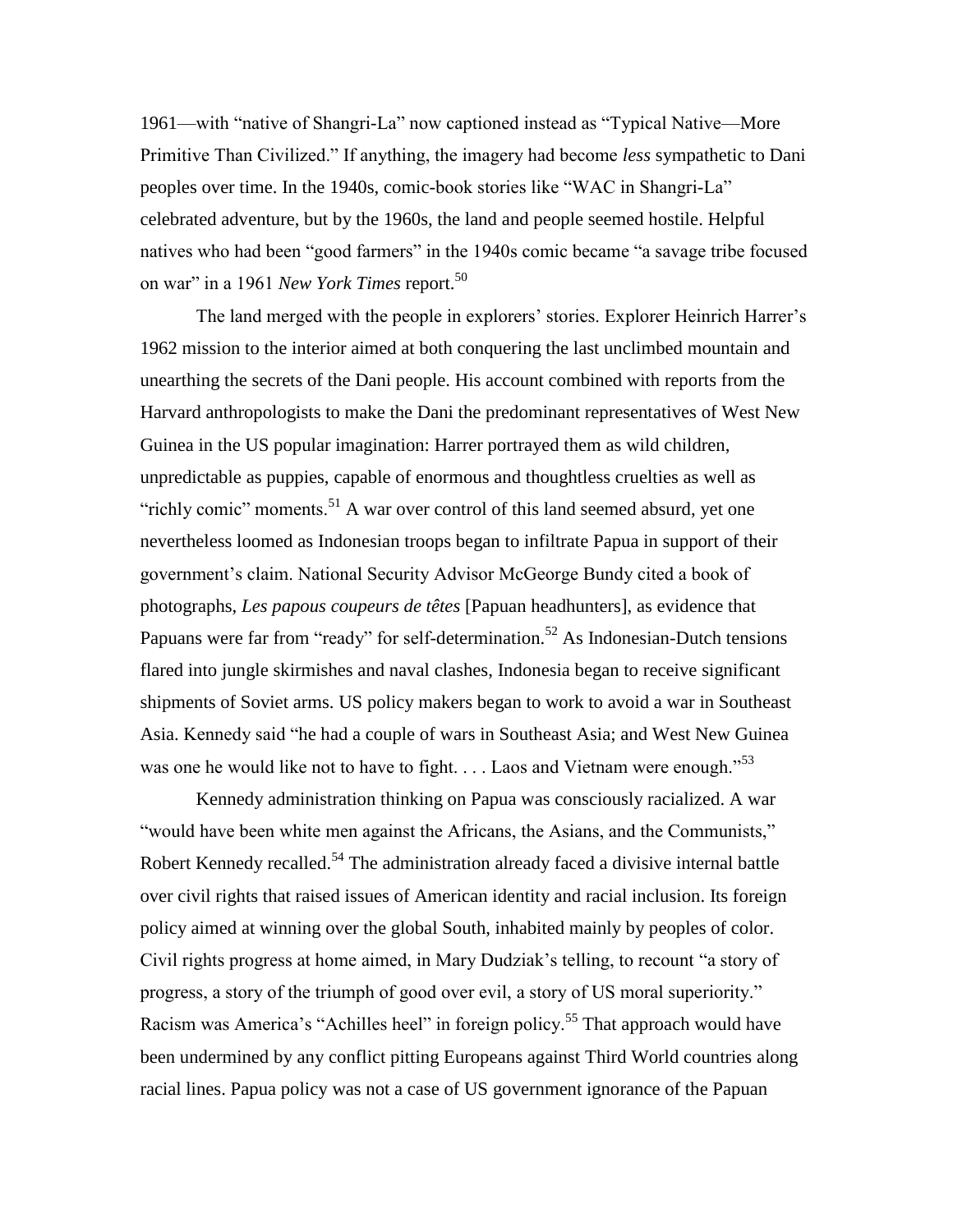political situation. With conceptions of the primitive in the background, the administration acted on its own mental maps. Those privileged the global over the local and saw autonomous regional developments mostly through Cold War lenses.

Visiting Indonesia, Robert Kennedy made remarks hinting at Papuan primitivism that enraged Papuan leaders. Drawing parallels to American history, a group of New Guinea councilors called those words "advice to Indonesia to eradicate Papuan people just like in history other people have been almost eradicated because they were so backwards not to know shotguns and firewater." In a telegram to the White House, they added: "Independence and democracy can be understood and practiced by common people even if they have not seen Harvard." This was filed with a State Department note stating: "[T]here is no advantage to be gained in replying to these persons." Papuan resentment of the Kennedy administration role continues to linger. One recent nationalist publication complains of Kennedy's "Anti-Papua" feelings, arguing that the president's "disregard for West Papua" combined "America's economic and political interests" with "JFK's revengeful attitude toward West Papua," a result of the death of Michael Rockefeller.<sup>56</sup>

With few prospects of Western support, Papuan appeals to Africa seemed the only hope of generating new international support for self-determination. They continued to foster the Brazzaville connection, hosting a visit by the heads of the Upper Volta and Dahomey UN delegations in April 1962. American officials tried at the last minute to have the Dutch prevent this visit, expressing "qualms over this project" and worrying it would encourage the New Guinea Council to declare independence. They sought and obtained Dutch assurances that there would be no Papuan independence declaration in April.<sup>57</sup>

Dahomey's delegate, Maxime-Léopold Zollner, returned to New York "profoundly struck by the racial differences between the inhabitants of New Guinea and those of Indonesia." Ambassador Guirma of Upper Volta was also "deeply impressed by the ethnical differences between Papuans and the inhabitants of Indonesia which led him to disregard Djakarta's contention that West Irians are Indonesians." Papuan nationalists toured Africa in the first half of 1962. Visits and appeals included the Brazzaville group, with trips to Upper Volta, Senegal, Côte d'Ivoire, and Dahomey. But they aimed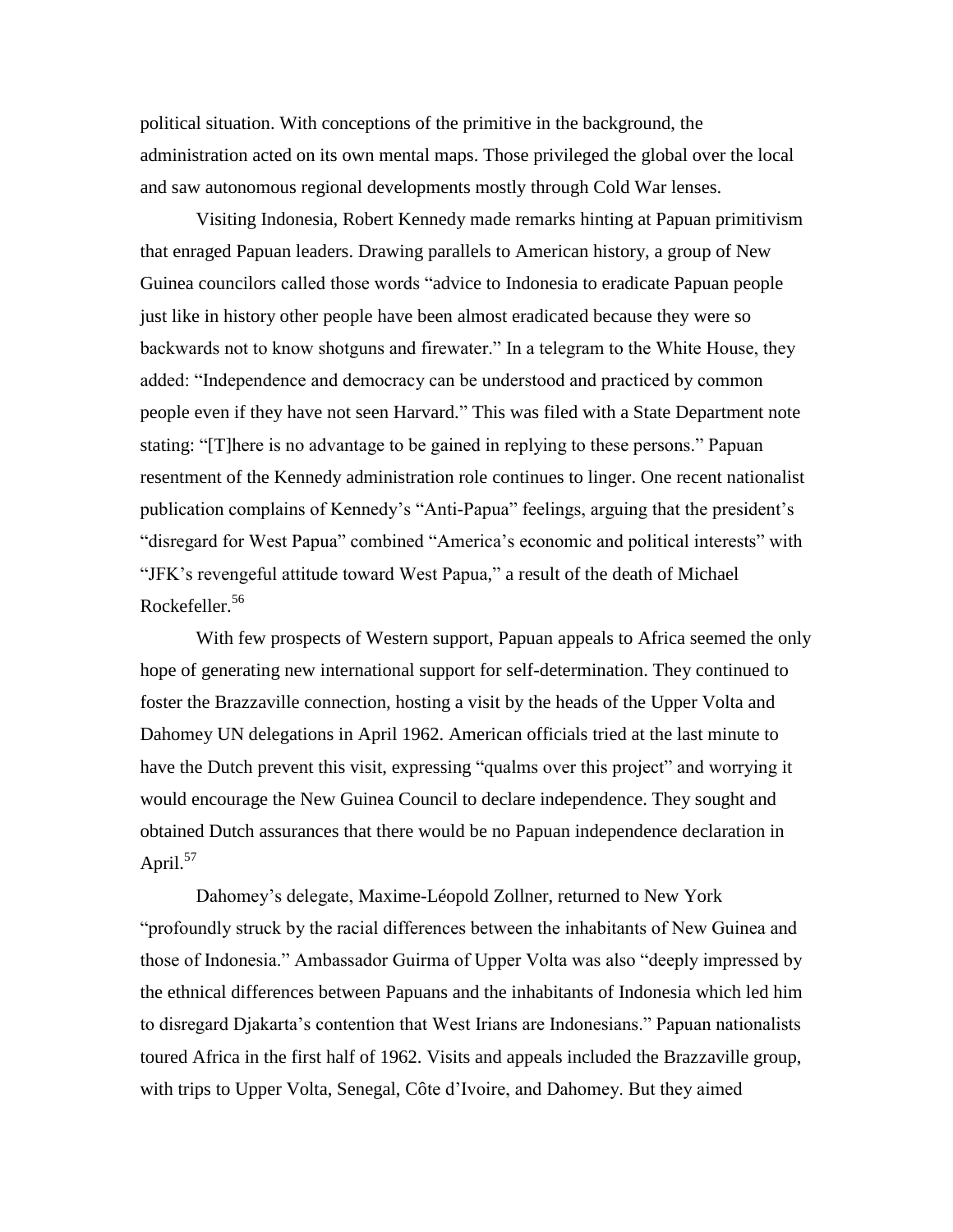especially at key states seen as having strong Third World nationalist credentials: Ethiopia, Liberia, Nigeria, Ghana, the Congo, Guinea, and Sierra Leone. Kaisiepo said Papuans "did not want to be handed over to Indonesia like cattle" but would not declare a premature independence. The key effort was to win support in Ghana. There, officials were reportedly "struck not so much by the strength of the West New Guinea [Papua] case as by the color and the physiognomy of the West New Guineans, whom they thought would look like Indonesians. Their strong resemblance to Africans surprised the Ghanaians and made at least one of the officials think that perhaps Ghana was supporting the wrong side in the dispute." That did not lead to any policy change, however: Ghana's alignment with Indonesia mattered more. "We share your views completely and stand behind you," the Papuans were told, "but Nkrumah is a great friend of Sukarno's and therefore we have to vote against."<sup>58</sup> The imperatives of Afro-Asian solidarity trumped Papuan appeals to pan-Africanism.

Sympathy was higher in newly independent Tanganyika, where Prime Minister Julius Nyerere's government proposed a ceasefire, a temporary Indonesian trusteeship accountable to the United Nations, and a UN office in Papua empowered to hold free elections on the territory's future sponsored elections as soon as "the United Nations thinks the time is ripe to do so." Tanganyikan diplomats called for immediate talks and offered to mediate. Tanganyika's "first faltering step" into diplomacy should not be taken seriously for its own sake, but simply as an example of poor planning in new African foreign ministries, the US embassy's report sniffed.<sup>59</sup>

In the first half of 1962, Indonesian-Dutch talks mediated by American diplomat Ellsworth Bunker led to a plan for transfer from Dutch to UN administration, followed by a transfer to Indonesia soon afterward, then some form of self-determination to be carried out by Indonesian authorities later on. This in effect accepted Indonesian arguments. US government pressure finally managed to extract Dutch agreement as well, and a final deal along those lines was signed in August 1962. Papuan nationalist leaders experienced that as betrayal. One petition called the Bunker plan "a fire that will burn us citizens of West Papua to death." A group of leaders in the nationalist stronghold of Biak "reject [ed] Mr. Bunker's proposal, because it leads to the enslavement and destruction of the people of Papua Barat by the modern imperialisme [*sic*] of Indonesia." Citing the UN resolution on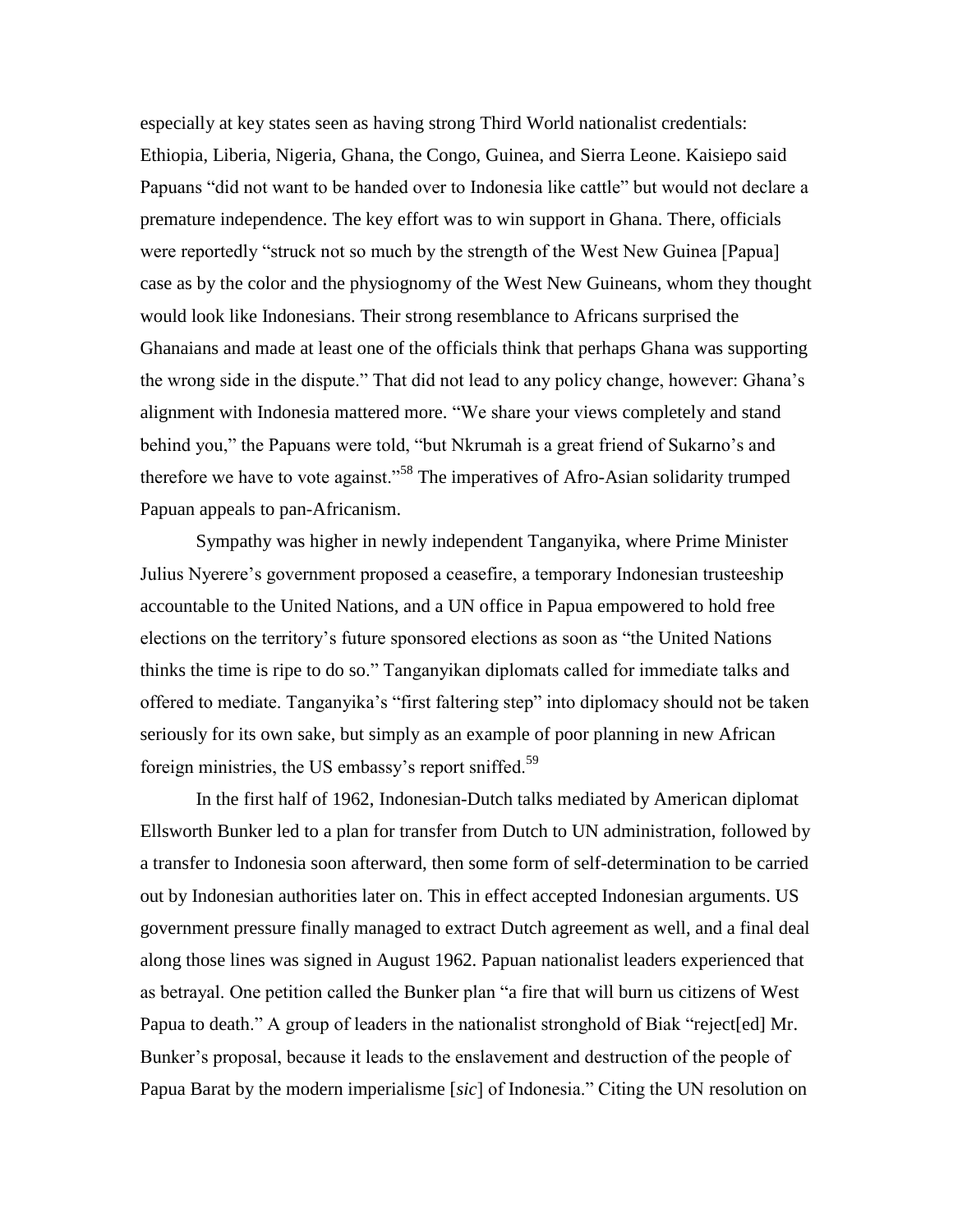ending colonialism in an appeal sent to the United Nations, Dutch authorities, and the Brazzaville states, they declared that "the rights of small nations are the same as those of the big nations. Thus the rights of the Papuans are the same as those of the Americans and the rights of the Papuans are the same as those of the Burmese." Based on the promise of independence, Papuan nationalists had defined their nation in opposition to Indonesia, but now they faced the prospect of early Indonesian rule.<sup> $60$ </sup> Yet the cry for independence persisted. Parna renewed its call for independence by 1970. The Papuan National Council agreed to the Dutch-Indonesian deal but demanded that the UN authority recognize their flag and anthem and that a plebiscite be held by the end of 1963. A new Papuan National Front asked to send a delegation to UN headquarters to renegotiate the Bunker plan, calling for a plebiscite on self-determination to be held before the UN administration left, and for UN administrators to serve as deputies to Papuan counterparts. Pro-independence rallies across the territory waved signs with such messages as "We are not merchandise" and "How many Yankee dollars for selling Papua?" Similar sentiments came from outlying regions. A group in Manokwari, at the opposite end of Papua from the capital, announced: "[W]e stick to the flag of West Papua which is the nationalist symbol of West Papua."<sup>61</sup> From the Dani lands, only five years after the arrival of Dutch colonial administrators, anthropologist Karl Heider reported that "the enthusiasm for Papua Barat [West Papua] is great and, I think, mostly genuine. They have a flag, a song, and a name, and now a growing sense of identification. If Sukarno does take the country, he will be stuck with an area which is not only economically useless, but politically resentful."<sup>62</sup> Elite nationalism, driven by diplomatic imperatives, was being widely embraced.

This did not alter the determination of UN officials to manage a smooth transition to Indonesian rule. There was little knowledge of the situation on the ground, with UN officials for instance exclaiming with surprise that Papua's lingua franca was a version of Malay, as was Indonesia's (and, though this was not stated, Malaysia's too).<sup>63</sup> Indonesian officials stressed taking possession, more than liberation. Subandrio declared that Indonesia would "introduce civilization" in the interior and made it "quite clear that they have no intention of keeping . . . their agreement with the Netherlands" to hold a plebiscite."<sup>64</sup>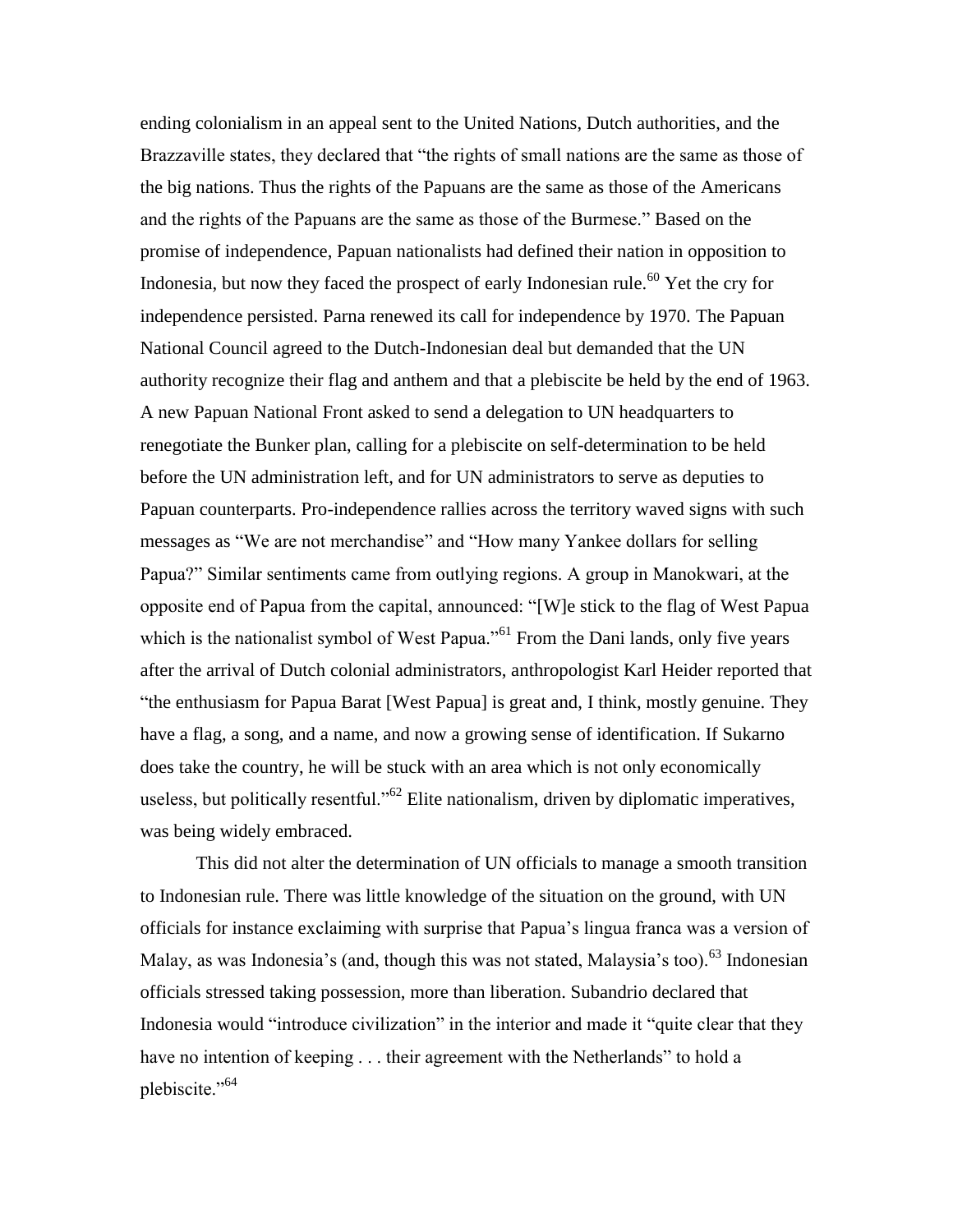Although Parna leader E. J. Bonay was appointed as the first governor of the Indonesian province of West Irian, he was soon removed as untrustworthy, then arrested. Silas Papare, passed over for governor, was arrested during the UN administration period in 1962. One by one, Papuan leaders found their way into jail or exile. Nationalist groups formed to lobby for independence from bases in the Netherlands, Senegal, Japan, and elsewhere. The language of racial difference from Indonesia remained central. A heavily documented appeal to U Thant and to the UN Commission on Human Rights in 1965, for instance, concluded: "it is becoming clear to us that the Indonesians seriously intend to wipe out the 750.000 Papuans, of the NEGROID RACE, of [f] the face of their native earth, West Papua/West New Guinea, by brute force" and replace them with Indonesian migrants. "Papuans belong to a *Negroid race, not* Indonesian," a Papuan youth group wrote the same year.<sup>65</sup>

A flurry of international diplomacy in 1969 tried to ensure that the "act of free choice" held by Indonesia in keeping with the terms of the 1962 agreement would be a real act of self-determination, not a piece of political theater. Jouwe's Freedom Committee of West Papua–West New Guinea called on the United Nations to provide an armed peacekeeping and protection force. It argued that the United Nations was "coresponsible for the fate and future of the Papuan people," given its role in handing the territory over to Indonesian rule. The same call went out to key Western governments but was met with silence or rejection. UN observers were said to have a stack of Papuan protest letters "a foot thick" handed over by such clandestine methods as being hidden inside seashells.<sup>66</sup> When the act saw the 1,023 electors chosen by Indonesian authorities opt unanimously for integration into Indonesia, the majority of African governments refused to endorse the UN report accepting this as valid. Lingering sympathy for Papuan independence saw most Brazzaville states withhold their consent for Indonesian formal annexation. Ghana, now more convinced of the logic of the Papuan case and less in sympathy with General Suharto's New Order regime in Indonesia, tried without success to amend the UN resolution, taking note of the act to require a further chance for free choice by 1975. Fifteen African states refused in the General Assembly voting to "take note" of the UN representative's report, a result of Papuan lobbying of African governments.<sup>67</sup>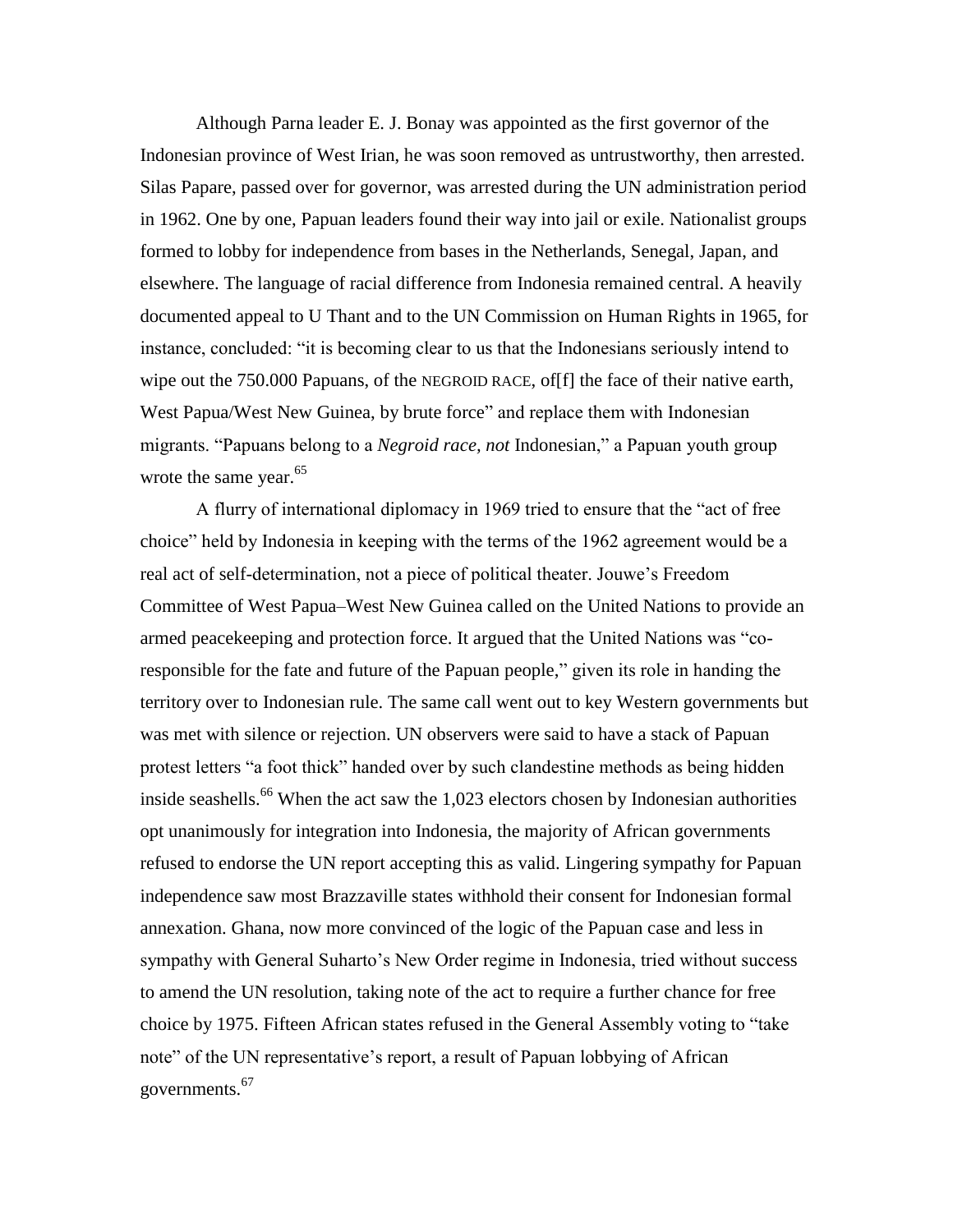Indonesian rule, among its other harshly repressive aspects, aimed at removing the racial basis of Papuan identity. The "transmigration" program, for instance, aimed to move large numbers of Indonesian peasants from densely populated Java into Papua. Claims of racial difference nevertheless have been central to continued Papuan independence campaigning. Testifying to the UN Commission on Human Rights, for instance, the Free Papua Movement sought an end to "the obliteration of the Papuan Negroid or Melanesian people in West Papua" and recalled Brazzaville group support of the "Negroid people of West Papua." This support network continues to linger, seen for instance in recent lobbying for Papuan human rights by the US Congressional Black Caucus.<sup>68</sup>

#### **Conclusion**

There is nothing inevitable about the course of identity formation in Papua. It was driven by the contingent needs of the various diplomatic actors, and by international rather than domestic factors. The demands of diplomacy in the period from 1949 to 1962, however, formed the basis for what is now a lasting and deeply held Papuan sense of nationalism.

Papuans were first equated with Africans in the nineteenth century, in the context of European defining and ordering of races. Colonial rule then codified and entrenched those perceived differences. Dutch rule over Papua continued after the rest of the Dutch East Indies became independent as Indonesia. Once the territory had been split from Indonesia, a justification was needed. Dutch rulers found it in a renewed mission of tutelage over a people newly defined as Papuan or Melanesian through the work of colonial anthropologists. What had been a political convenience to justify colonialism became the rallying cry for a people coming to think of themselves as Papuans. To gain international support, they sought allies who could be seen to share their new identity. This meant in the first case ethnic Melanesian peoples in the South Pacific, and then the African continent. Yet the same factors that led to identification with Melanesia and Africa cost Papuan nationalists their prospects of new overseas support. The idea that violence in the Congo was the result of "premature independence" forced Papuan leaders to offer reassurances to the West that cost them the prospect of support from such key African states as Ghana. The identification with Africa also reinforced Western policy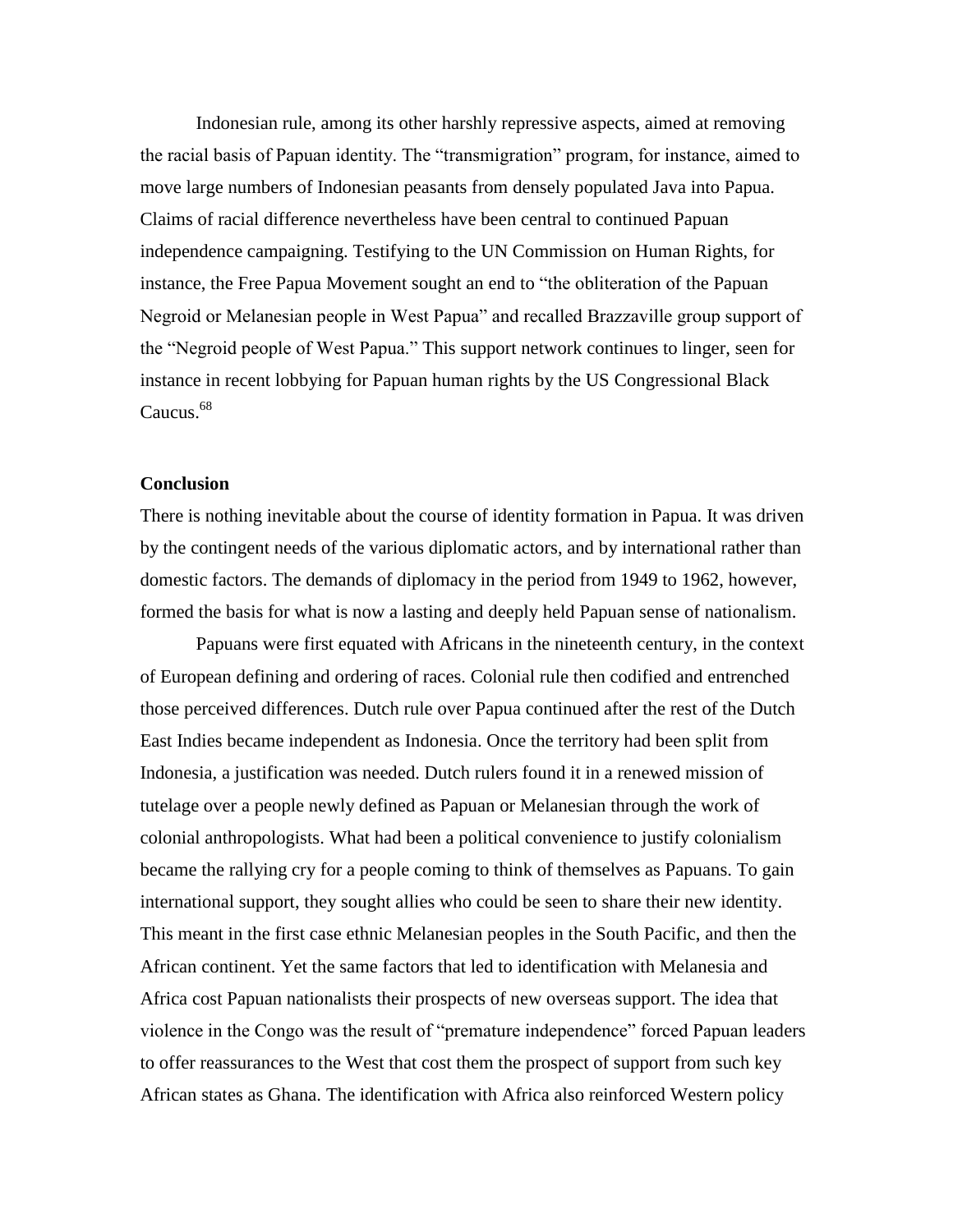makers' ideas that Papuans were "primitives" living in "the Stone Age" and thus not ready for self-determination. Papuan nationalists were not able to overcome these obstacles. For all their efforts to speak for themselves, they did not manage to make themselves heard internationally. Nevertheless, the identity forged in a diplomatic contest that peaked in the early 1960s continues to define the indigenous inhabitants of Papua. The strength of this identity is, if anything, stronger after half a century of Indonesian rule.

# **References**

**ARCHIVES** John F. Kennedy Library, Boston, MA Library and Archives Canada, Ottawa United Nations Archives, New York.

PUBLISHED GOVERNMENT DOCUMENTS, REPORTS, AND SERIALS

*Handbook on Netherlands New Guinea.* Rotterdam: New Guinea Institute, 1958.

Kaisiepo, Viktor. "The Case of West Papua Sovereignty." Background paper for expert seminar on treaties, agreements, and other constructive arrangements between states and indigenous peoples, Geneva, December 15–17, 2003.

Manifesto of the First Papuan Congress, October 19, 1961.

http://wpik.org/Src/whosewho.html

- Ministry of Foreign Affairs. *The Question of West Irian*. Jakarta: Ministry of Foreign Affairs, 1955.
- Ministry of Information. *The Autonomous Province of West Irian*. Jakarta: Ministry of Information, 1956.

———. *The Truth about West Irian*. Jakarta: Ministry of Information, 1956.

*{AU: translation please}Nieuw Guinea spruikt zich uit [New Guinea Speaks Out]*.

Hollandia, New Guinea: Netherlands New Guinea Administration, 1956.

Papuan Independent Movement. "The Exclamation from Jungle," June 1965.

"Papuan Politicians Yesterday, Today, and Tomorrow." Free Papua Movement summary document.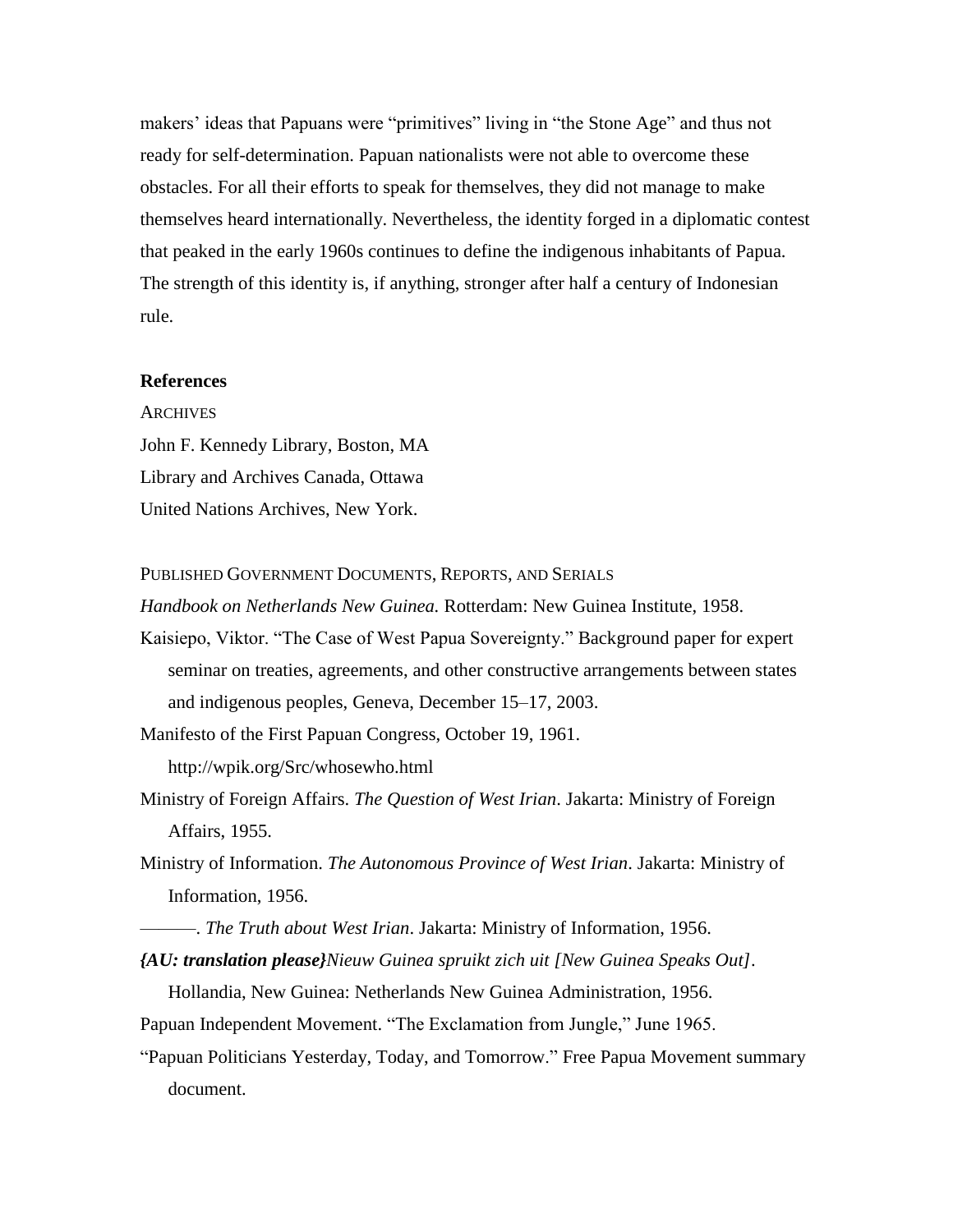Subandrio. *Indonesia on the March*. Jakarta: Department of Foreign Affairs, [1963].

- ———. *An Opening Address to the UN Political Committee*. Jakarta: Ministry of Foreign Affairs, [1957].
- UN Office of Information. *Official Records of the General Assembly.* New York: U.N. Office of Information.
- *Voice of the Negroids in the Pacific to the Negroids throughout the World*. Pamphlet. [Hollandia, 1962].
- West Papuan Community. *West Papua: The Case We Knew/Papua Barat: Yang Kami Tahu*. West Papuan Community, 2000.
- *Western New Guinea and the Netherlands*. The Hague: Netherlands Government State Printing Office, 1954.
- Yamin, Mohammad. *A Legal and Historical Review of Indonesia's Sovereignty over the Ages*. Manila: Indonesian Embassy, [1959].

**PERIODICALS** 

*Auckland Star Indonesian Observer Indonesian Spectator Life National Geographic New Zealand Herald New York Times Pacific Islands Monthly Report on Indonesia Suara Pembaruan [Voice of Renewal] Sydney Morning Herald U.S. News &World Report*

### SELECTED PUBLISHED WORKS

Albinski, Henry S. "Australia and the Dutch New Guinea Dispute." *International Journal* 16 (1961). 358-382.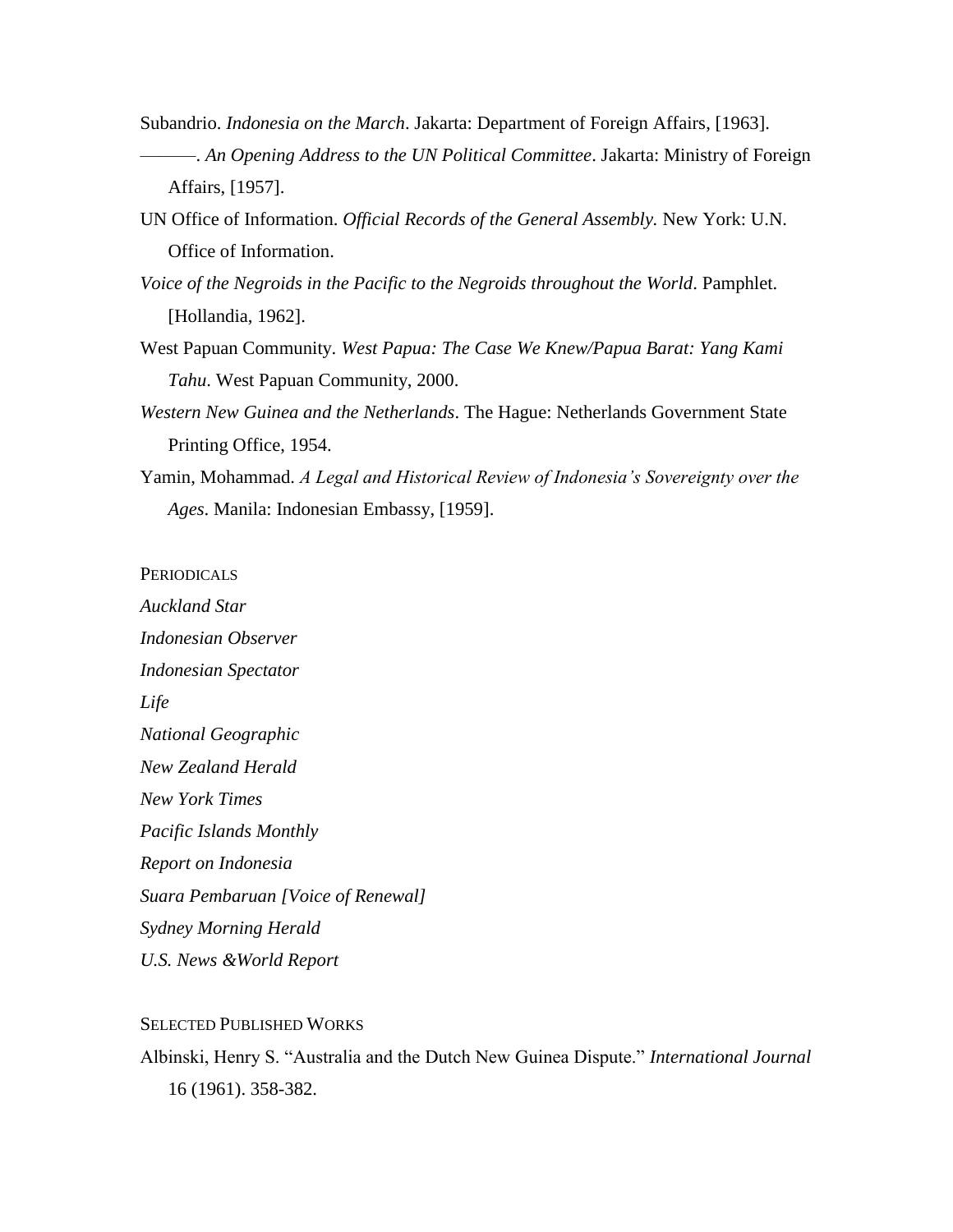Anderson, Benedict. *Imagined Communities*. 2nd ed. London: Verso, 1991.

- Campbell, James. *Middle Passages: African American Journeys to Africa, 1787–2005*. New York: Penguin, 2006.
- Chauvel, Richard. *Constructing Papuan Nationalism: History, Ethnicity, and Adaptation.*  Washington, DC: East-West Center, 2005.
- ———. "Decolonising without the Colonised: The Liberation of West Irian." In *Las relaciones internacionales en el Pacífico (Siglos XVIII–XX): Colonización, descolonización, y encuentro cultural [International relations in the Pacific (XVIII-XX Centuries): Colonization, decolonization, and cultural encounter],* ed. M. Dolores Elizade. Madrid: Consejo Superior de Investigaciones Cientificas, 1997.
- Dudziak, Mary L. *Cold War Civil Rights: Race and the Image of American Democracy*. Princeton, NJ: Princeton University Press, 2002.
- Elson, R. E. *The Idea of Indonesia: A History*. Cambridge: Cambridge University Press, 2008.
- Gardner, Robert. *Making Dead Birds: Chronicle of a Film*. Cambridge, MA: Peabody Museum Press, 2007.
- Gouda, Frances. *Dutch Culture Overseas: Colonial Practice in the Netherlands East Indies, 1900–1942*. Amsterdam: Amsterdam University Press, 1995.
- ———. "Languages of Gender and Neurosis in the Indonesian Struggle for Independence." *Indonesia* 64 (October 1997**)**: 45-76.
- Harrer, Heinrich. *I Come from the Stone Age*. London: Rupert Hart-Davis, 1964.
- Hastings, Peter. "Double Dutch and Indons." In *Melanesia: Beyond Diversity,* ed. R .J. May and Hank Nelson, 157-162**.** Canberra: Australian National University, Research School of Pacific Studies, 1982.
- Hellwig, Tineke. "A Double Murder in Batavia: Representations of Gender and Race in the Indies." *Review of Indonesian and Malaysian Affairs* 35(2) (Summer 2001): 1–32.
- Herlina. *The Golden Buckle*. Yogyakarta, Indonesia: Gadjah Mada University Press, 1990.
- Horne, Gerald. *The White Pacific: U.S. Imperialism and Black Slavery in the South Seas after the Civil War*. Honolulu: University of Hawaii Press, 2007.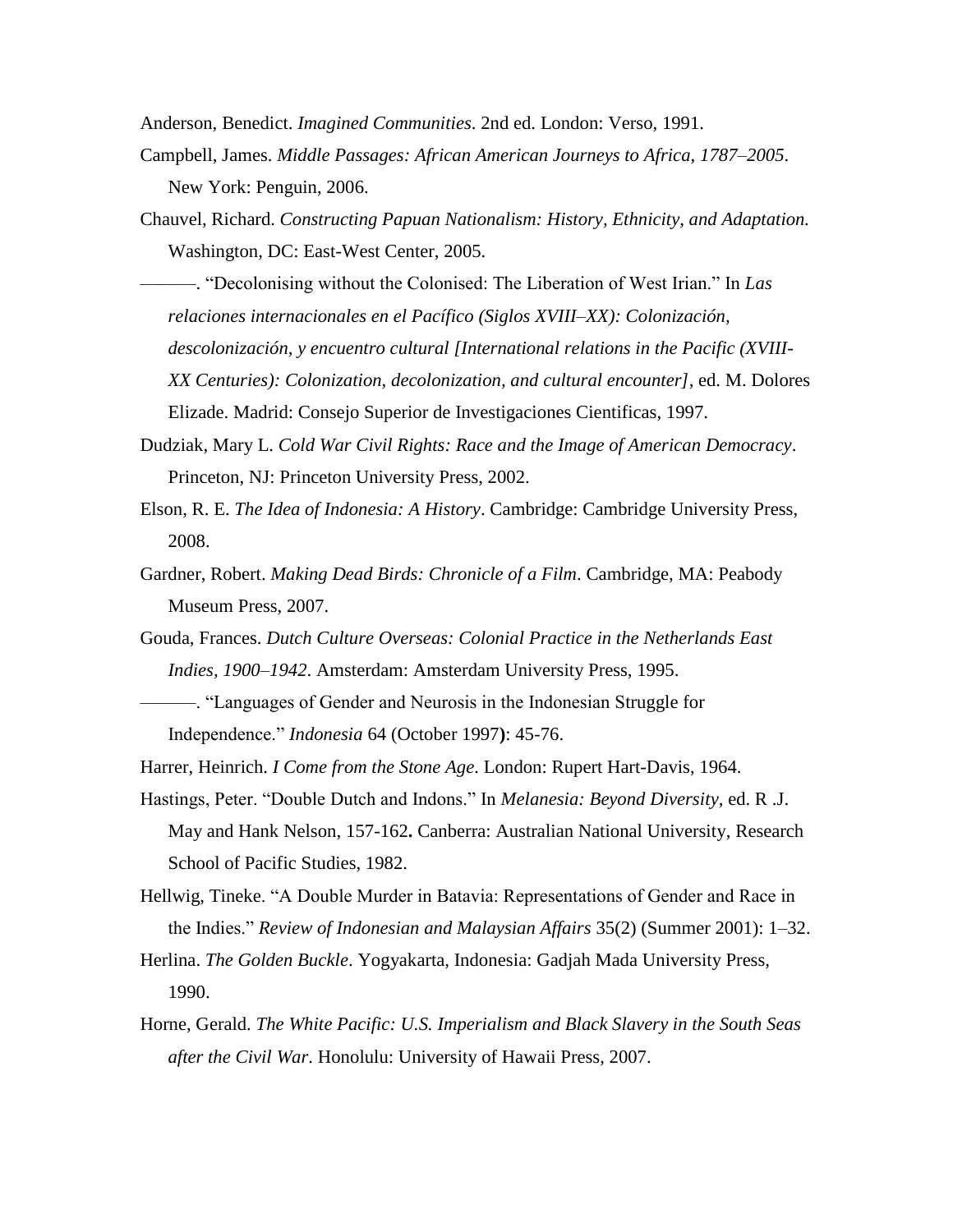- Kroef, Justus van der. "The Eurasians of West New Guinea." *United Asia* 14 (1962) 123- 128.
	- \_\_\_\_\_\_\_\_. "Nationalism and Politics in West New Guinea." *Pacific Affairs* 31 (1961/1962). 38-53.
- \_\_\_\_\_\_\_\_. "Recent Developments in West New Guinea." *Pacific Affairs* 34 (1961/1962), 279-291.
- \_\_\_\_\_\_\_\_. *The West New Guinea Dispute*. New York: Institute for Pacific Relations, 1958.
- Lewis, David Levering. *W.E.B. DuBois: The Fight for Equality and the American Century, 1919–1963*. New York: Henry Holt, 2000.
- Lijphart, Arend. "The Indonesian Idea of West Irian." *Asian Survey* 1(5) (July 1961): 9– 16.
- \_\_\_\_\_\_\_\_. *The Trauma of Decolonization: The Dutch and West New Guinea*. New Haven, CT: Yale University Press, 1966.
- Lumintang, Onnie, et al. *Biografi Pahlawan Nasional, Marthin Indey dan Silas Papare [A Biography of National Heroes Marthin Indey and Silas Papare]*. Jakarta: Proyek Inventarisasi dan Dokumentasi Sejarah Nasional, Direktorat Jenderal Kebudayaan, Departamen Pendidikian dan Kebudayaan, 1997.
- Markin, Terrence. *The West Irian Dispute: How the Kennedy Administration Resolved That "Other" Southeast Asian Conflict*. PhD diss., Johns Hopkins University, 1996.
- McKittrick, Katherine, and Clyde Woods. *Black Geographies and the Politics of Place*. Toronto: Between the Lines/Boston: South End Press, 2007.
- McMahon, Robert J. *Colonialism and the Cold War: The United States and the Struggle for Indonesian Independence, 1945–1949.* Ithaca, NY: Cornell University Press, 1981.
- Meiselas, Susan. *Encounters with the Dani.* New York: International Center of Photography, 2003.
- Osborne*,* Robin. *Indonesia's Secret War: The Guerrilla Struggle in Irian Jaya*. Sydney: Allen and Unwin, 1985.
- Patterson, Charles J. "What Is Africa to Me?" *Transition* 15 (1964).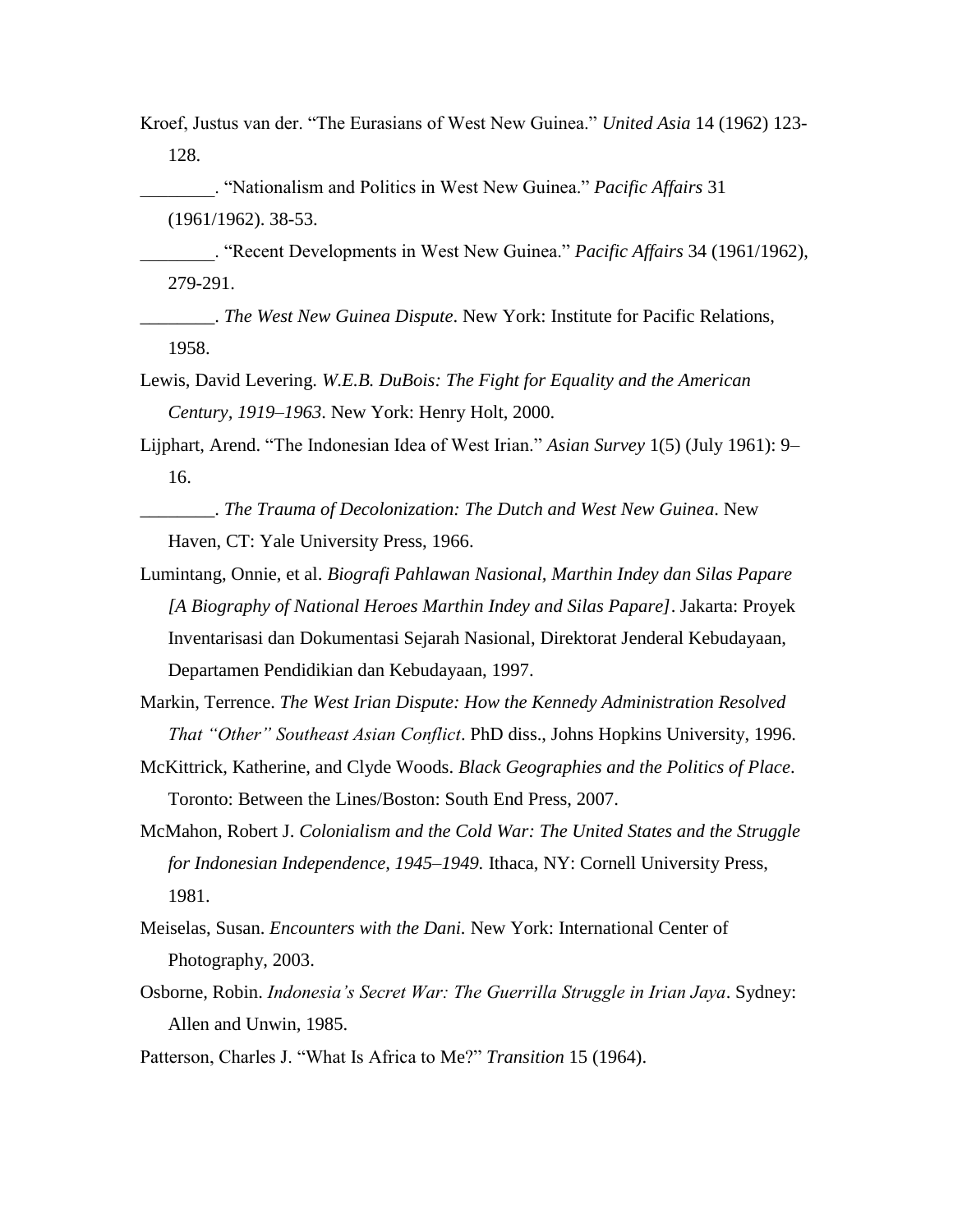- Penders, C.L.M. *The West New Guinea Debacle: Dutch Decolonisation and Indonesia, 1945–1962*. Honolulu: University of Hawaii Press, 2002.
- Rutherford, Danilyn Fox. "Trekking to New Guinea: Dutch Colonial Fantasies of a Virgin Land, 1900–1942." In *Domesticating the Empire*, ed. Julia Clancy-Smith and Frances Gouda, 255–71. Charlottesville: University Press of Virginia, 1998.
- Saltford, John. *The United Nations and the Indonesian Takeover of West Papua, 1962– 1969: The Anatomy of Betrayal*. London: RoutledgeCurzon, 2002.
- *Savage,* Peter. "Irian Jaya: *Reluctant Colony."* In *Politics in Melanesia,* ed. R. G. Crocombe and Ahmed Ali. **<AU: page nos? 20-22>**Suva: University of the South Pacific, 1982.
- Sharp, Nonie. *The Morning Star in Papua Barat*. North Carlton, Australia: Arena, 1994.
- Silaban, M., ed. *Irian Barat [West Irian]*. Medan: Pustaka Sri, n.d.
- Simpson, Bradley R. *Economists with Guns: Authoritarian Development and U.S.- Indonesian Relations, 1960–1968*. Stanford, CA: Stanford University Press, 2008.
- Singh, Bilveer. *Papua: Geopolitics and the Quest for Nationhood*. New Brunswick, NJ: Transaction Publishers, 2008.
- Verrier, June. "Australia, Papua New Guinea, and the West New Guinea Question, 1949– 1969." PhD diss., Monash University, 1976.
- Veur, Paul W. van der. "Political Awakening in West New Guinea." *Pacific Affairs* 36(1) (1963): 54–73.
- *———.* "*Questionnaire* Survey among the Potential *Papuan Elite* in 1962 West New Guinea." *Bijdragen tot de Taal-, Land- en Volkenkunde* 120 (1964): 424-460.
- Von Eschen, Penny. *Race against Empire: Black Americans and Anticolonialism, 1937– 1957*. Ithaca, NY: Cornell University Press, 1997.
- Webster, David. "'Already Sovereign as [lower-case a in published version] a People': A Foundational Moment in Papuan Nationalism." *Pacific Affairs* 74(4) (Winter 2001– 2002): 507–28.
- *———.* "Regimes in Motion: The Kennedy Administration and Indonesia's New Frontier, 1960–1962." *Diplomatic History* 33(1) (January 2009): 95–123.
- White*,* Walter Francis. *A Rising Wind*: *A Report on the Negro Soldier in the European Theater of War.* Garden City, NJ: Doubleday Doran, 1945.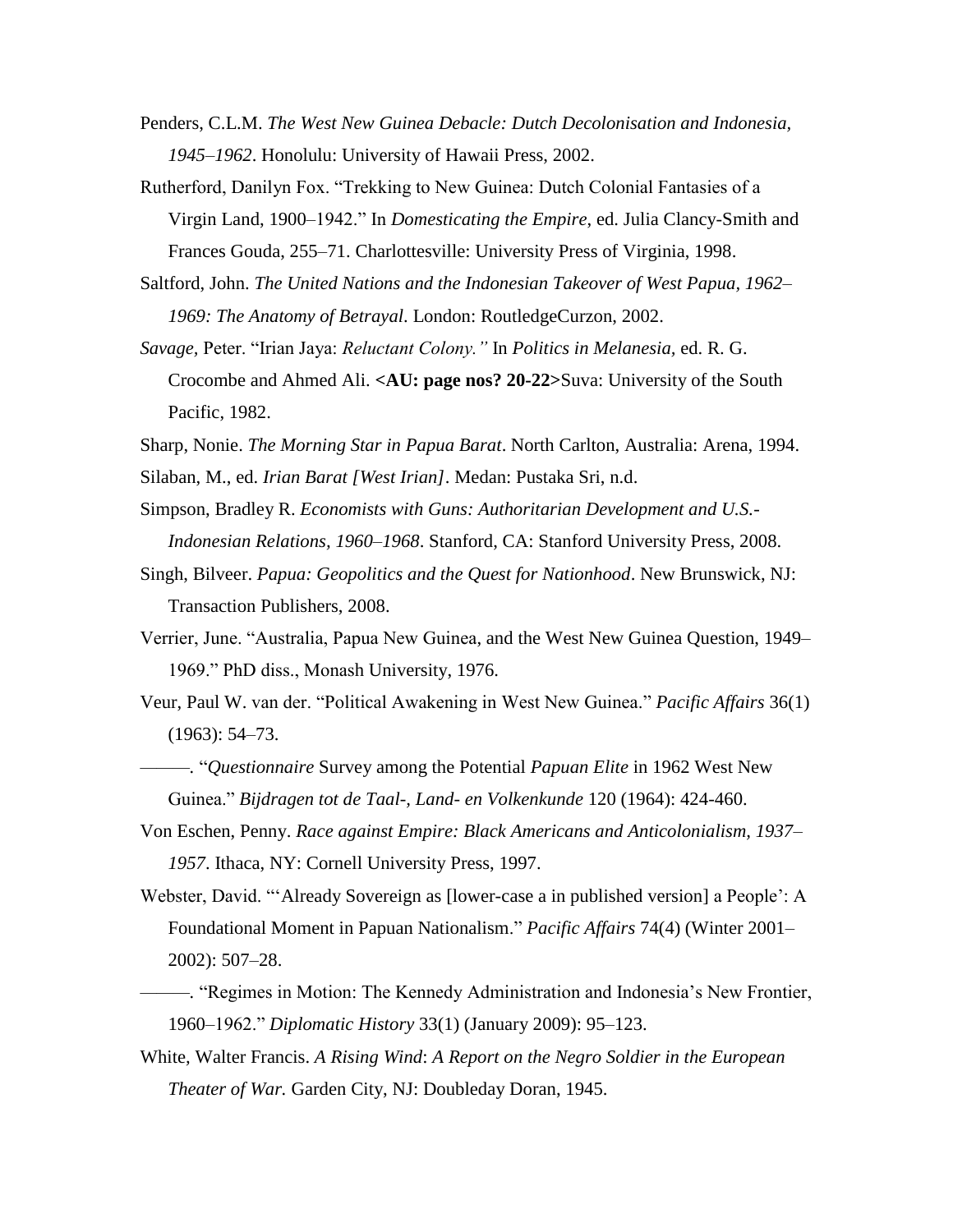## **Notes**

 $\overline{a}$ 

<sup>1</sup> Parts of this chapter were previously published as a journal article, "Regimes in Motion: The Kennedy Administration and Indonesia's New Frontier, 1960–1962," *Diplomatic History* 33(1) (January 2009): 95–123, and are republished with the permission of *Diplomatic History* and Wiley Periodicals, Inc.

 $2^{2}$  The territory's names are multitude. Papua is the oldest name for the island also known as New Guinea. Both names appear in the current designation of the eastern half of the island, Papua New Guinea. The western half became the colony of Netherlands New Guinea (or West New Guinea). Papuan nationalists created the name Irian in the 1940s, and the term was adopted in Indonesia as West Irian (Irian Barat) even as the Dutch continued to use the name West New Guinea. Papuan nationalists selected the new name West Papua in 1961. In 1963, the territory became the Indonesian province of West Irian, and was then renamed Irian Jaya (Great Irian) in 1969. The Indonesian government renamed the province as Papua in response to local demand in 2001. For convenience, the name Papua is used throughout this chapter.

3 This and following quotes taken from *Voice of the Negroids in the Pacific to the Negroids throughout the World* [Papuan nationalist pamphlet published in Hollandia, 1962].

4 *Voice of the Negroids.*

<sup>5</sup> Papuan National Committee appeal to "all fellow-tribesmen of the Negroids throughout the world," March 19, 1962.

<sup>6</sup> "Motion à Son Excellence le Secrétaire general des Nations Unies," passed at meeting of four thousand Papuans, Numfor Island, July 24, 1962, UN Archives, S-0884-23-1.

<sup>7</sup> Katherine McKittrick and Clyde Woods, *Black Geographies and the Politics of Place* (Toronto: Between the Lines/Cambridge, MA: South End Press, 2007), 4.

<sup>8</sup> C.L.M. Penders, *The West New Guinea Debacle: Dutch Decolonisation and Indonesia, 1945–1962* (Honolulu: University of Hawaii Press, 2002), 89–90.

9 E. J. Bonay, unpublished memoir, cited in Richard Chauvel, *Constructing Papuan Nationalism: History, Ethnicity and Adaptation* (Washington: East-West Center, 2005), 40.

<sup>10</sup> Onnie Lumintang et al., *Biografi Pahlawan Nasional, Marthin Indey dan Silas Papare {A Biography of National Heroes Marthin Indey and Silas Papare]* (Jakarta: Proyek Inventarisasi dan Dokumentasi Sejarah Nasional, Direktorat Jenderal Kebudayaan, Departamen Pendidikian dan Kebudayaan, 1997); Richard Chauvel, "Decolonising without the Colonised: The Liberation of West Irian," in *Las relaciones internacionales en el Pacífico* (Siglos XVIII–XX): *Colonización, descolonización, y encuentro cultural [International relations in the Pacific (XVIII-XX Centuries): Colonization,* 

*decolonization, and cultural encounter]*, ed. M. Dolores Elizade: 553-574 (Madrid: Consejo Superior de Investigaciones Cientificas, 1997).

<sup>11</sup> Danilyn Fox Rutherford, "Trekking to New Guinea: Dutch Colonial Fantasies of a Virgin Land, 1900–1942," in *Domesticating the Empire*, ed. Julia Clancy-Smith and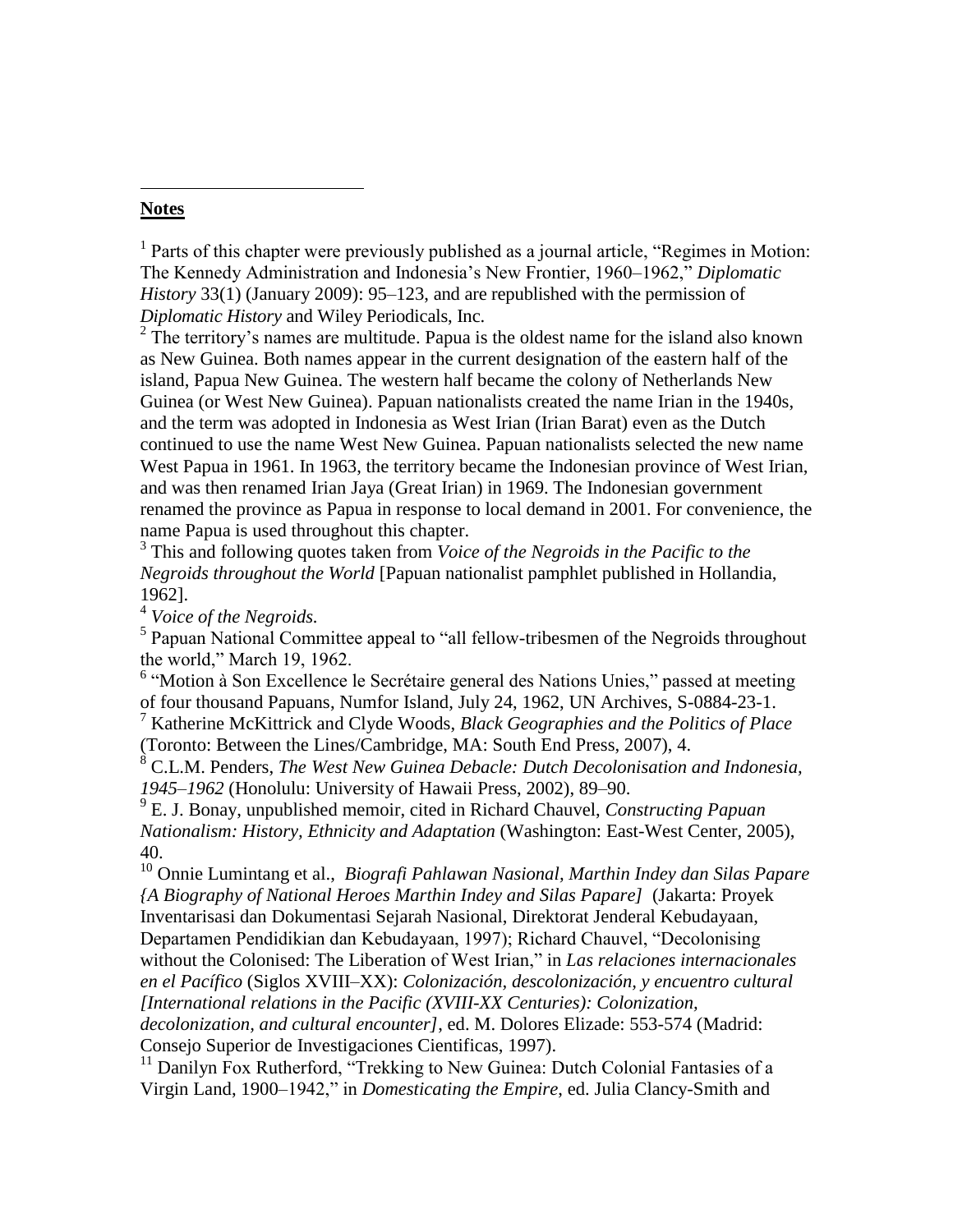Frances Gouda (Charlottesville: University Press of Virginia, 1998), 255–71; Frances Gouda, *Dutch Culture Overseas: Colonial Practice in the Netherlands East Indies, 1900– 1942* (Amsterdam: Amsterdam University Press, 1995); Arend Lijphart, *The Trauma of Decolonization: The Dutch and West New* Guinea (New Haven, CT: Yale University Press, 1966); Justus van der Kroef, "The Eurasians of West New Guinea," *United Asia* 14 (1962). 123-128**.**

<sup>12</sup> Chris Ballard, Steven Vink, and Anton Ploeg, *Race to the Snow: Photography and the Exploration of Dutch New Guinea, 1907–1936* (Amsterdam: Royal Tropical Institute, 2001), 7.

<sup>13</sup> Gerald Horne, *The White Pacific: U.S. Imperialism and Black Slavery in the South Seas after the Civil War* (Honolulu: University of Hawaii Press, 2007), 2, 63, 133.

<sup>14</sup> Silas Papare, "The 'Partai Kemerdekaan Indonesia Irian' [Irian party for Indonesian Independence]," in Ministry of Information, *The Truth about West Irian* (Jakarta: Ministry of Information, 1956), 18–21; Wolas Krenak, "Mengenang Irian Barat 36 Tahun Silam: Kisah 'Orang-orang Merah' dan 'Tuan-tuan Merdeka [Commemorating West Irian 36 Years Ago: 'Reds' and 'Freedom Champions'],'" *Suara Pemabaruan*, April 30, 1999; "Keadaan Politik [The Political Situation]," unpublished document attributed to Free Papua Movement; Ministry of Foreign Affairs, *The Question of West Irian* (Jakarta: Ministry of Foreign Affairs, 1955), 30–32; Nonie Sharp, *The Morning Star in Papua Barat* (North Carlton, Australia: Arena, 1994), 94; PKII resolution, March 1949, in Lumintang et al., *Pahlawan Nasional*, 86–87.

<sup>15</sup> H. W. Bullock, "Netherlands New Guinea—Markus Kasiepo [*sic*]," memorandum for Australian Department of External Affairs, November 4, 1960, copy on file at Library and Archives Canada (LAC), RG 25/6149/50409-40[6.1].

<sup>16</sup> Walter Francis White*, A Rising Wind*: *A Report on the Negro Soldier in the European Theater of War* (Garden City, NJ: Doubleday Doran, 1945), 155, 147; W.E.B. DuBois memorandum to NAACP secretary and board, September 7, 1948, cited in David Levering Lewis, *W.E.B. DuBois: The Fight for Equality and the American Century, 1919–1963* (New York: Henry Holt, 2000), 534; Robert J. McMahon, *Colonialism and the Cold War: The United States and the Struggle for Indonesian Independence, 1945– 1949* (Ithaca, NY: Cornell University Press, 1981).

<sup>17</sup> Penders, *Debacle*, 155.

 $\overline{a}$ 

<sup>18</sup> *Western New Guinea and the Netherlands* (The Hague: Netherlands Government State Printing Office, 1954), 11.

 $19$  Danilyn Fox Rutherford, "Trekking to New Guinea: Dutch Colonial Fantasies of a Virgin Land, 1900–1942," in *Domesticating the Empire: Race, Gender and Family Life in French and Dutch Colonialism*, ed. Julia Clancy-Smith and Frances Gouda (Charlottesville: University Press of Virginia, 1998), 268.

<sup>20</sup> Penders, *Debacle*, 396.

<sup>21</sup> *Handbook on Netherlands New Guinea* (Rotterdam: New Guinea Institute, 1958), 5.

<sup>22</sup> Ministry of Information, *The Truth about West Irian*, 5–7; "West Irian and Pseudo-Science," *Indonesian Spectator*, May 15, 1958, 15.

<sup>23</sup> "Bebaskan Irian" [Free Irian], in *Irian Barat*, ed. M. Silaban (Medan: Pustaka Sri, n.d.), 56.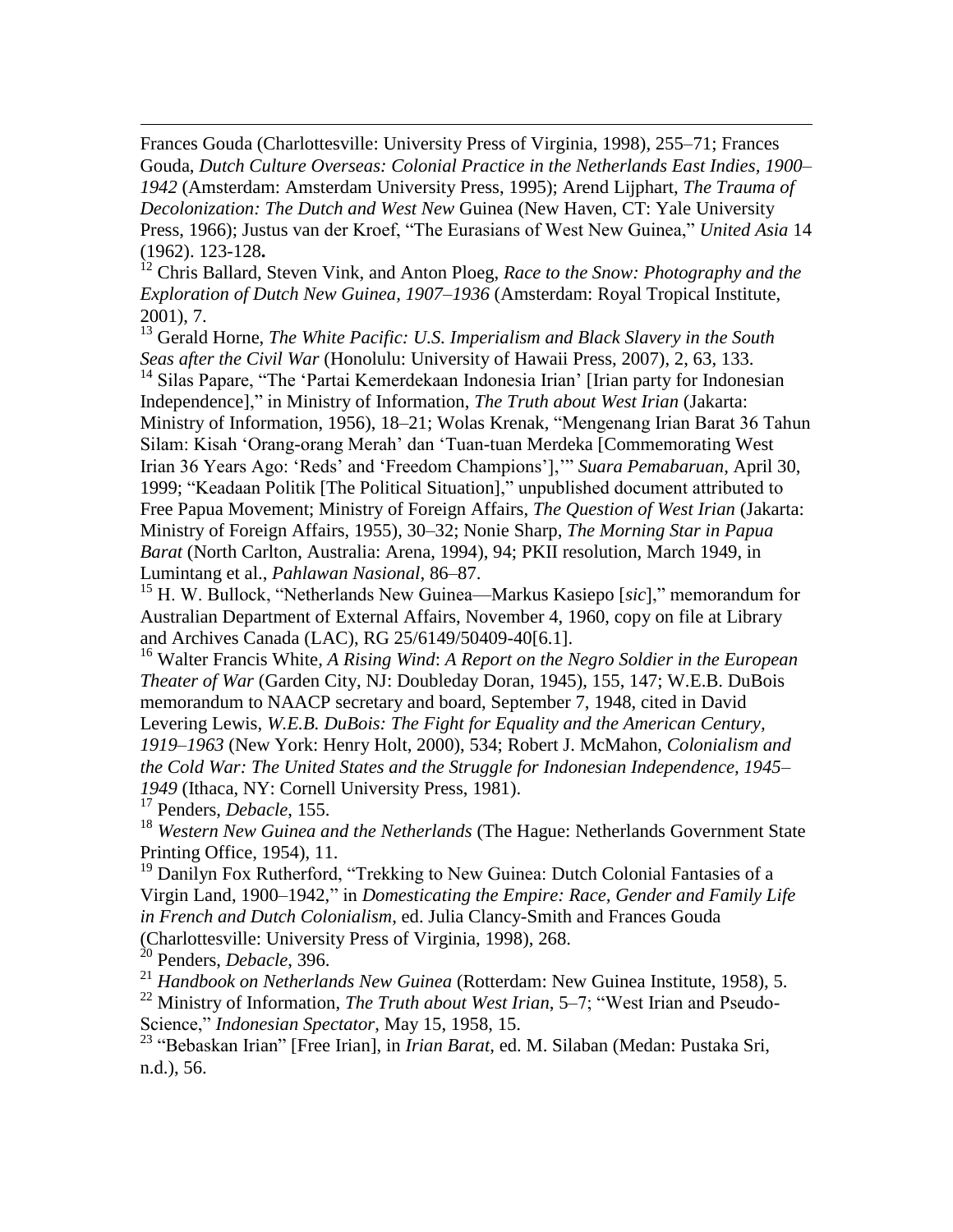<sup>24</sup> Lumintang et al., *Pahlawan Nasional*; Ministry of Information, *The Autonomous Province of West Irian* (Jakarta: Ministry of Information, 1956); *The Case of West Irian (West New Guinea)* (Cairo, Indonesian Embassy, n.d.), 37–38; Ministry of Information, *The Truth about West Irian,* 13–17; Ministry of Foreign Affairs, *The Question of West Irian* (Jakarta: Ministry of Foreign Affairs, 1955), 18, 30–32.

 $\overline{a}$ 

<sup>25</sup> Kaisiepo oral history and letter to the Dutch Reformed Church in Sharp, *The Morning Star*; Papuan public meeting resolution, July 1956, in *Nieuw Guinea spruikt zich uit [New Guinea Speaks Out]* [<AU: pls provide translation>] (Hollandia: Netherlands New Guinea administration, 1956), 15–18. [Hollandia listed alone in 'Voice of the Negroids' above – include 'New Guinea' after Hollandia in both or neither.]

<sup>26</sup> R. E. Elson, *The Idea of Indonesia: A History* (Cambridge: Cambridge University Press, 2008), 63, 223; Arend Lijpart, "The Indonesian Idea of West Irian," *Asian Survey* 1(5) (July 1961): 9–16. The idea of countries as "geo-bodies" is explored in Thongchai Winichakul, *Siam Mapped* (Honolulu: University of Hawaii Press, 1994).

<sup>27</sup> Herlina, *The Golden Buckle* (Yogyakarta, Indonesia: Gadjah Mada University Press, 1990) 82, 85, 292-3; Subandrio cited in Peter Hastings, "Double Dutch and Indons," in *Melanesia: Beyond Diversity,* ed. R. J. May and Hank Nelson (Canberra: Australian National University Research School of Pacific Studies, 1982), 159; Justus van der Kroef, *The West New Guinea Dispute* (New York: Institute for Pacific Relations, 1958), 41n116.

 $28$  "Papuan Politicians Yesterday, Today, and Tomorrow," Free Papua Movement summary document.

<sup>29</sup> Frances Gouda, "Languages of Gender and Neurosis in the Indonesian Struggle for Independence," *Indonesia* 64 (October 1997): 45-76**;** Tineke Hellwig, "A Double Murder in Batavia: Representations of Gender and Race in the Indies," *Review of Indonesian and Malaysian Affairs* 35(2) (Summer 2001): 1–32.

<sup>30</sup> Canadian Embassy in Jakarta to Canadian DEA, April 25, 1960, LAC, RG25/6148/50409-40[4.2].

<sup>31</sup> Henry S. Albinski, "Australia and the Dutch New Guinea Dispute," *International Journal* 16 (1961): 379; Nicolaas Jouwe, "Conflict at the Meeting Point of Melanesia and Asia," *Pacific Islands Monthly (PIM),* April 1978, 12.

<sup>32</sup> Justus van der Kroef, "Recent Developments in West New Guinea," *Pacific Affairs* 34  $(1961/1962)$ : 281.

<sup>33</sup> Manifesto of the First Papuan Congress, October 19, 1961; P. W. *van der Veur,* "*Questionnaire* Survey among the Potential *Papuan Elite* in 1962 West New Guinea," *Bijdragen tot de Taal-, Land- en Volkenkunde [Journal of the Humanities and Social Sciences of Southeast Asia and Oceania*]120 (1964), 445; "Ten Questions on the West Irian Dispute between Indonesia and the Netherlands," *Report on Indonesia (ROI),* January 1962, 7; W. W. Rostow memorandum to John F. Kennedy, November 30, 1961, John F. Kennedy Library (JFKL), National Security Files (NSF), box 205.

<sup>34</sup> Canadian Embassy in The Hague to DEA, December 16, 1960, and November 18, 1960, LAC, RG25/6149/50409[6.1].

<sup>35</sup> Justus van der Kroef, "Nationalism and Politics in West New Guinea," *Pacific Affairs*  31 (1961/1962): 42; Penders, *Debacle*, 401, 407–19; "Dutch New Guinea Has a Political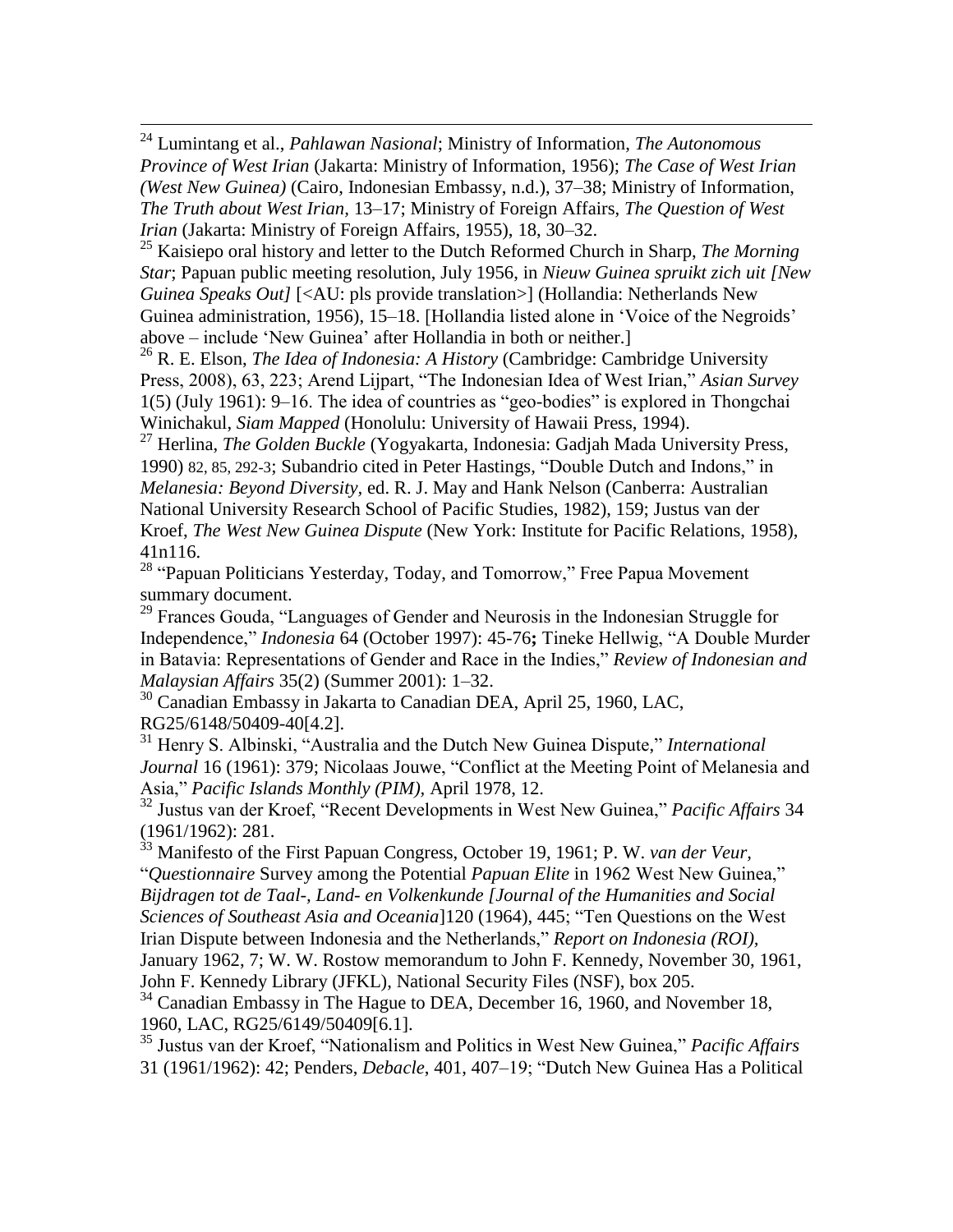Party," *PIM*, September 1960, 23; "They Want a Republic," *PIM*, April 1961, 20; "Dutch Plan Thwarted," *ROI*, December 19, 1961.

 $\overline{a}$ 

<sup>36</sup> June Verrier, "Australia, Papua New Guinea, and the West New Guinea Question, 1949–1969" (PhD diss., Monash University, 1976), 203; Bilveer Singh, *Papua: Geopolitics and the Quest for Nationhood* (New Brunswick, NJ: Transaction Publishers, 2008), 63–64.

 $37$  Declaration of South Pacific nationalist leaders, 1962, UN Archives, S-0229-25-2.

<sup>38</sup> James Campbell, *Middle Passages: African American Journeys to Africa, 1787–2005* (New York: Penguin, 2006), 317; Lewis, *W.E.B. DuBois*, 565; van Eschen, *Race against Empire*, 139–40; Maya Angelou, *All God's Children Need Traveling Shoes* (New York: Vintage, 1991), 77.

<sup>39</sup> Subandrio, *An Opening Address to the UN Political Committee* (Jakarta: Ministry of Foreign Affairs [1957]), 8; Benedict Anderson, *Imagined Communities*, 2d ed. (London: Verso, 1991), 170–78; Luns speech to UN General Assembly, September 26, 1961, UN Office of Information, *General Assembly Official Records*, A/PV.1016, 90-1; US delegation at UN to Rusk, October 11, 1961, JFKL, NSF box 205; *Indonesian Observer,* October 12, 1961; "Nugroho Warns U.S. of Potential Danger in West Irian Dispute," *ROI*, May 1962, 11.

 $40$  Secretary of State Dean Rusk to UN ambassador Adlai Stevenson, November 24, 1961; Stevenson to Rusk, November 29, 1961, JFKL, NSF box 205; Howard P. Jones, *Indonesia: The Possible Dream* (New York: Harcourt Brace Jovanovich, 1971), 45.

<sup>41</sup> Policy Planning Staff study, "The Problem of West New Guinea (West Irian)," October 12, 1960, JFKL, NSF box 205; Dutch Ambassador J. H. van Roijen to US Ambassador Ellsworth Bunker, April 14, 1962, UN Archives, S-0884-22-5; Herman Wajoi, cited in "Nationalist Stir Felt by Papuans," *New York Times*, April 3, 1961.

<sup>42</sup> Charles J. Patterson, "What Is Africa to Me?" *Transition* 15 (1964): 20.

 $^{43}$  Canadian High Commission in Accra to DEA, January 10, 1962, LAC, RG 25/6149/50409-40[9].

<sup>44</sup> New Guinea Council advisory note concerning the use of the right to selfdetermination, February 16, 1962, Appendix to Viktor Kaisiepo, "The Case of West Papua Sovereignty," background paper for expert seminar on treaties, agreements and other constructive arrangements between states and indigenous peoples, Geneva, December 15–17, 2003, UN document HR/GENEVA/TSIP/SEM/2003/BP.16.

<sup>45</sup> US Embassy in Jakarta to State Department, December 15, 1961, and January 8, 1962, JFKL, NSF box 205; Lumintang, *Pahlawan Nasional*.

<sup>46</sup> Bradley R. Simpson, *Economists with Guns: Authoritarian Development and U.S.- Indonesian Relations, 1960–1968* (Stanford, CA: Stanford University Press, 2008), 45.

<sup>47</sup> Robert F. Gardner and Karl G. Heider, *Gardens of War: Life and Death in the New Guinea Stone Age* (London: Andre Deutsch, 1969); "The Ancient World of a War-Torn Tribe," *Life*, September 28, 1962; Peter Matthiesson, *Under the Mountain Wall* (New York: Ballantine, 1962); Robert Gardner, *Making Dead Birds: Chronicle of a Film* (Cambridge, MA: Peabody Museum Press, 2007).

<sup>48</sup> George Schuyler wrote that "Negro Art" reassured whites that Negro meant savage: "even when he appears to be civilized, it is only necessary to beat a tom tom or wave a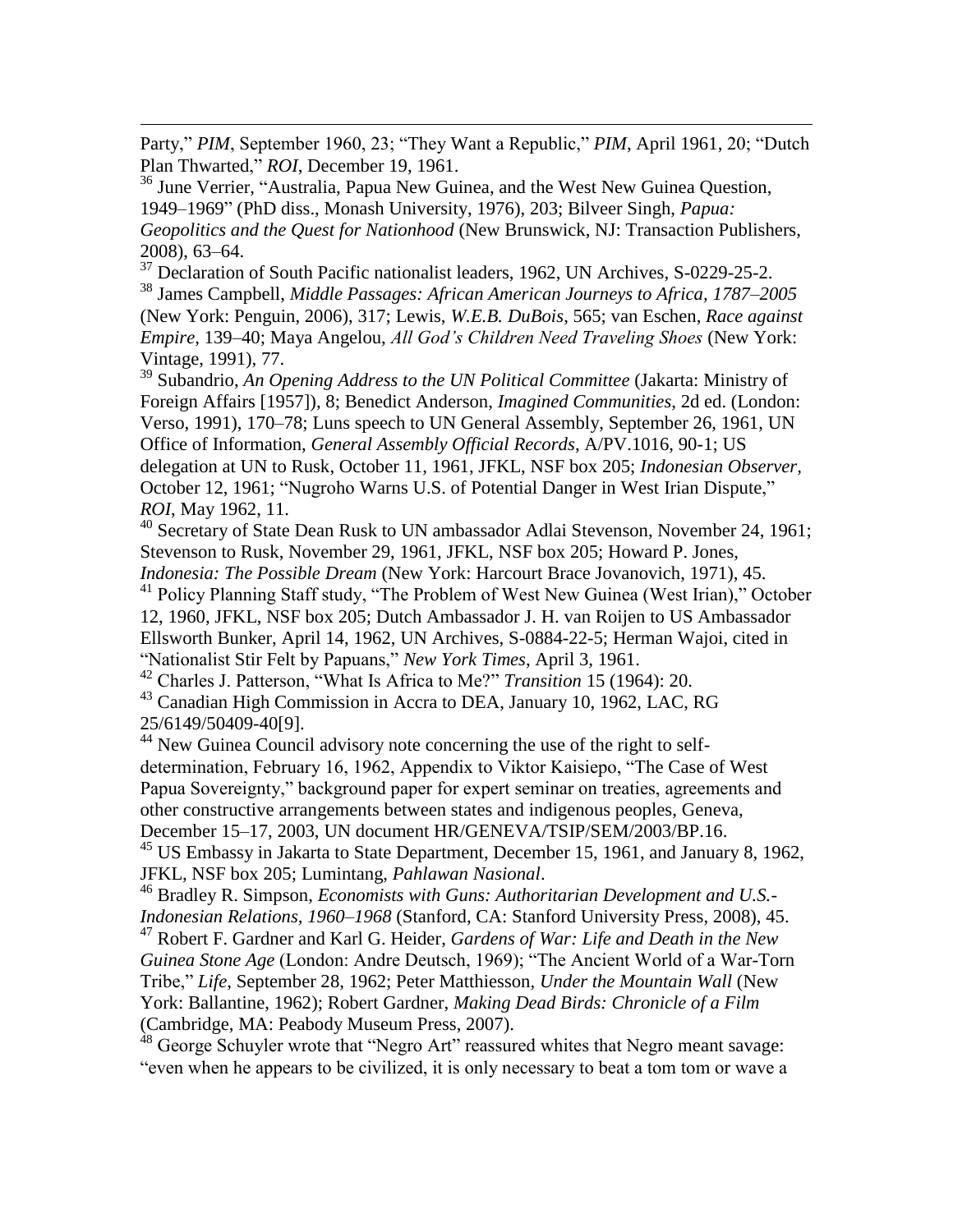rabbit's foot and he is ready to strip off his Hart Shaffner & Marx suit, grab a spear and ride off wild-eyed on the back of a crocodile." Cited in Campbell, *Middle Passages*, 205.

 $\overline{a}$ 

<sup>49</sup> Rockefeller letter, July 10, 1961, in *The Asmat: The Journal of Michael Clark Rockefeller* (New York: Museum of Primitive Art, 1967), 43; Milt Machlin, *The Search for Michael Rockefeller* (New York: Putnam, 1972).

 $50$  Undated press clipping from scrapbook and "WAC in Shangri La" (1945), reprinted in Susan Meiselas, *Encounters with the Dani* (New York: International Center of Photography, 2003), 21, 29–31; "Rocky Son Lost in N. Guinea," *Boston Record American*, November 20, 1961, reprinted in Gardner, *Making Dead Birds*, 108; Homer Bigart, "Harvard Expedition Discovers a Warrior Tribe in New Guinea," *New York Times*, April 5, 1961.

<sup>51</sup> Heinrich Harrer, *I Come from the Stone Age* (London: Rupert Hart-Davis, 1964), 255. <sup>52</sup> Robert P. Martin, "War over This—?" *US News and World Report*, February 5, 1962

McGeorge Bundy to Robert Gardner, August 18, 1962, reprinted in Meiselas, *Encounters with the Dani*, 114. Transmittal slips on file at JFKL indicate that Komer passed this book to Bundy as evidence of the primitiveness of all Papuans, not just the Dani.

 $\frac{53}{2}$  Walter W. Rostow (interviewee), recorded interview by Richard Neustadt (interviewer), April 11, 1964 (pp. 88–89), JFKL Oral History Program.

<sup>54</sup> Edwin O. Guthman and Jeffrey Schulman, eds., *Robert Kennedy in His Own Words* (Toronto: Bantam, 1988), 315–16.

<sup>55</sup> Mary L. Dudziak, Cold *War Civil Rights: Race and the Image of American Democracy* (Princeton, NJ: Princeton University Press, 2002), 13, 29.

<sup>56</sup> New Guinea councillors group telegram to President Kennedy, March 6, 1962; State Department Executive Secretary L. D. Battle to McGeorge Bundy of National Security staff, March 8, 1962, JFKL, NSF box 206; West Papuan Community, *West Papua: The Case We Knew/Papua Barat: Yang Kami Tahu* (West Papua Community, 2000).

<sup>57</sup> US Embassy in Jakarta to State Dept., March 31, 1962, and March 23, 1961, JFKL, NSF box 206; Rusk to US Embassy in the Hague, March 23, 1961, March 31, 1962, and April 1, 1962, JFKL, NSF box 206.

<sup>58</sup> Canadian delegation to UN memorandum, June 7, 1962, LAC, RG25/6150/50409-40[12.2]; Canadian Embassy in Accra to DEA, June 13, 1962, LAC, RG25/6150/50409- 40[12.2]; Canadian Embassy in Accra to DEA, January 10, 1962, LAC, RG 25/6149/50409-40[9].

<sup>59</sup> Tanganyikan delegation to UN proposals to U Thant, April 9, 1962, UN Archives, S-0884-22-5; US Embassy in Dar es Salaam to State Dept., April 11, 1962, JFKL NSF box 206.

<sup>60</sup> Resolution signed by twenty-six Papuan leaders, cited in Penders, *Debacle*, 429; undated [1962] Biak-Numfor declarations on file at UN Archives, S-0884-23-1.

<sup>61</sup> Robin Osborne*, Indonesia's Secret War: The Guerrilla Struggle in Irian Jaya* (Sydney: Allen and Unwin, 1985), 31–2; Peter *Savage,* "Irian Jaya: *Reluctant Colony,"* in *Politics in Melanesia,* ed. R. G. Crocombe and Ahmed Ali (Suva: University of the South Pacific, 1982), 90; Papuan National Front proposals, August 31, 1962, UN Archives, S-0279-25-

5; "Mass Protests by Papuans," *Sydney Morning Herald* (*SMH*), August 10, 1962.

<sup>62</sup> Heider to Robert Gardner, January 11, 1962, in Gardner, *Making Dead Birds*, 111.

 $63$  Note on declaration of Sorong Doom leaders, UN Archives, S-0884-23-1.